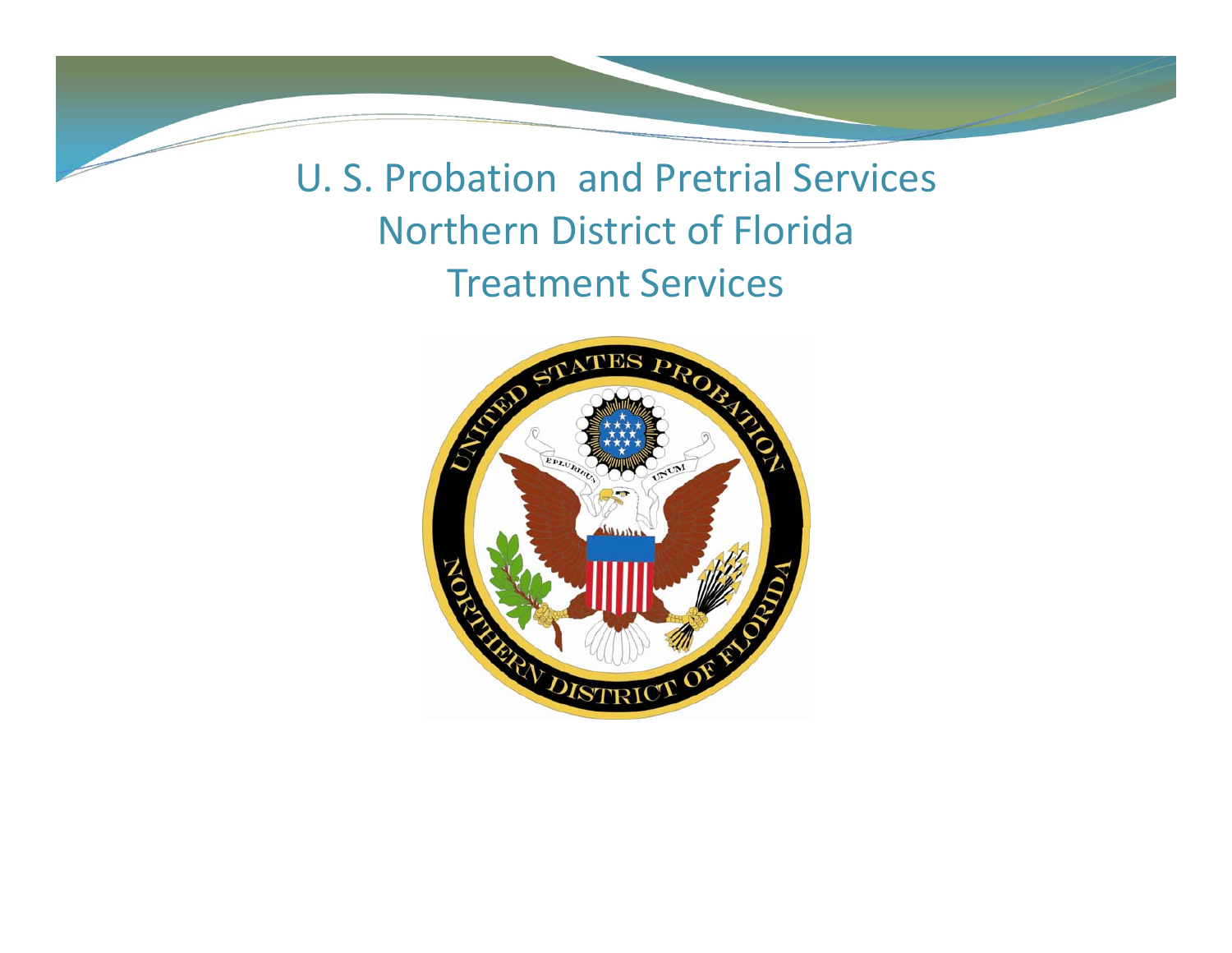#### **United States Probation and Pretrial Services Northern District of Florida Mark Cook, Chief United States Probation Officer**

*Our Mission: We will provide the Judiciary and Community superior service by preparing quality investigations and delivering effective supervision. We will cultivate a work environment characterized by professionalism, integrity and commitment. We will value thecontributions* of *staff.* We will demonstrate fairness *mutual respec<sup>t</sup> to all in the performance of our duty.*

Please direct all comments and or suggestions to: Donna Easterling@flnp.uscourts.gov Kathy Conn@flnp.uscourts.gov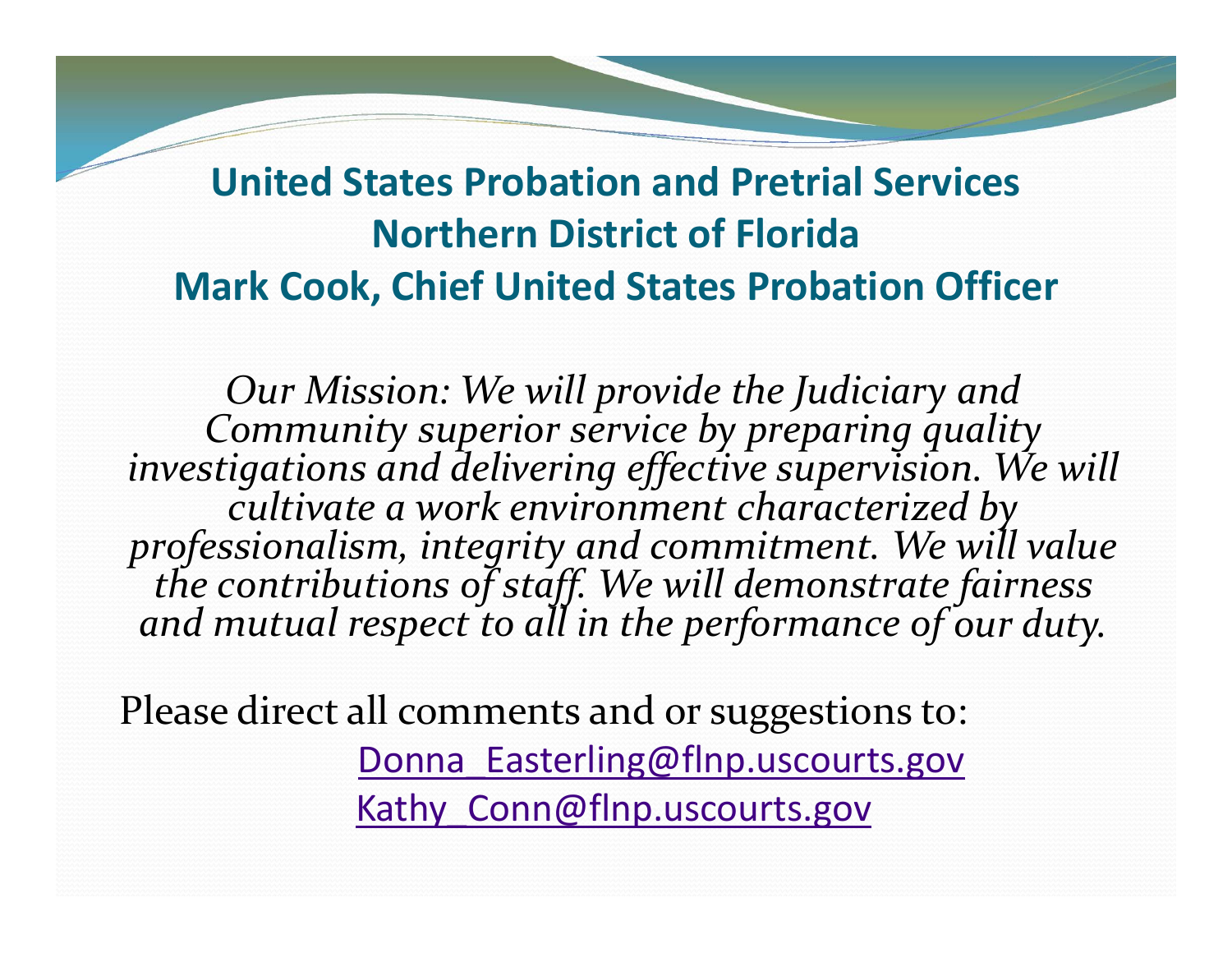### **History of Federal Probation**

• The Federal Probation Act of 1925 established a **probation** system in the U.S. courts and gave courts the power to appoint probation officers and to place defendants on probation.

The Administrative Office of the U.S. Courts assumed responsibility for the probation system in 1940.

(Term <sup>=</sup> **Offenders**)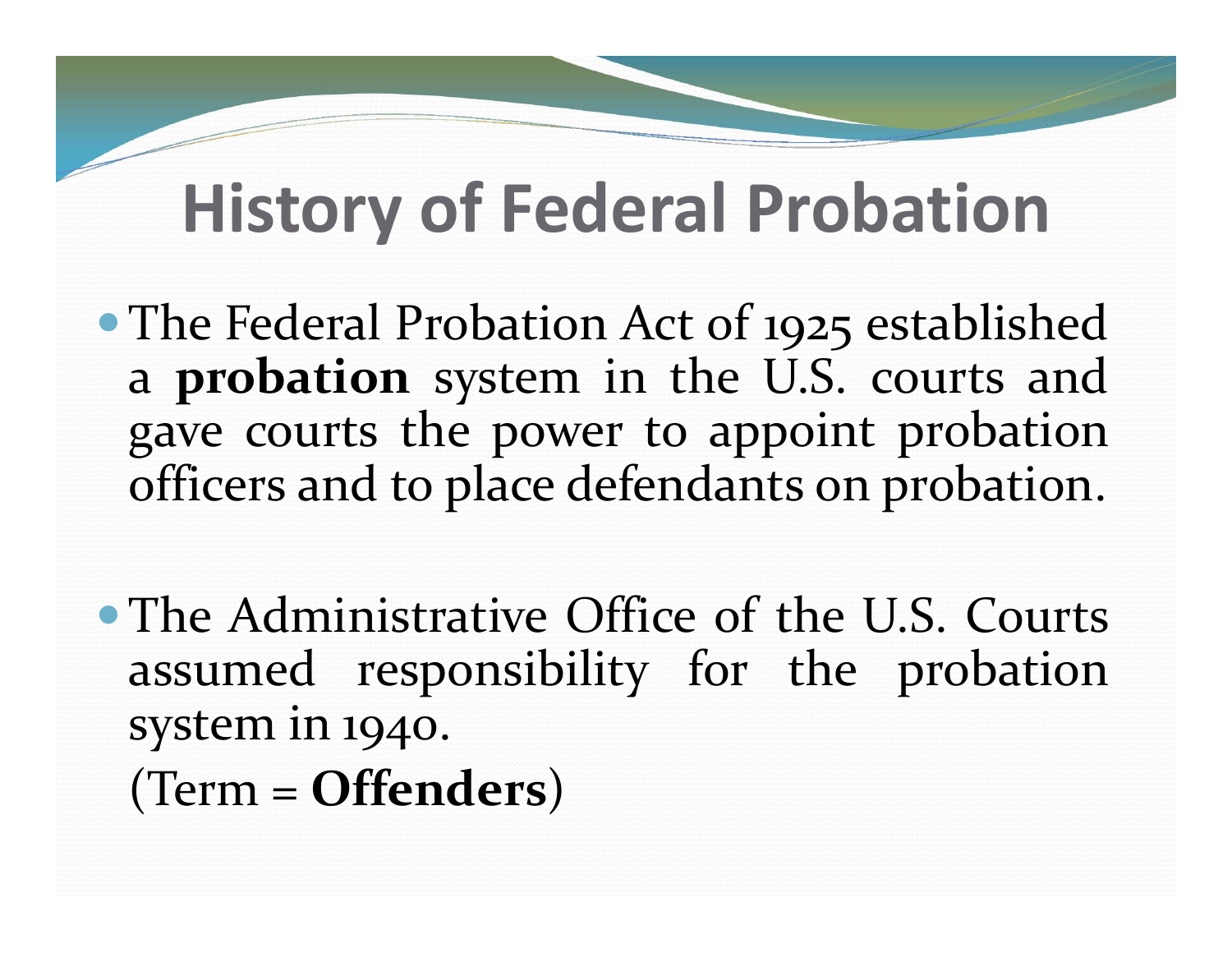## **History of Federal Pretrial Services**

- **Pretrial** services came along more than 50 years after probation, as <sup>a</sup> means to reduce both crime committed by persons released to the community pending trial and to avoid unnecessary pretrial detention.
- The Pretrial Services Act of 1982 authorized the implementation of U.S. Pretrial Services (nationwide).

(Term <sup>=</sup> **Defendants**)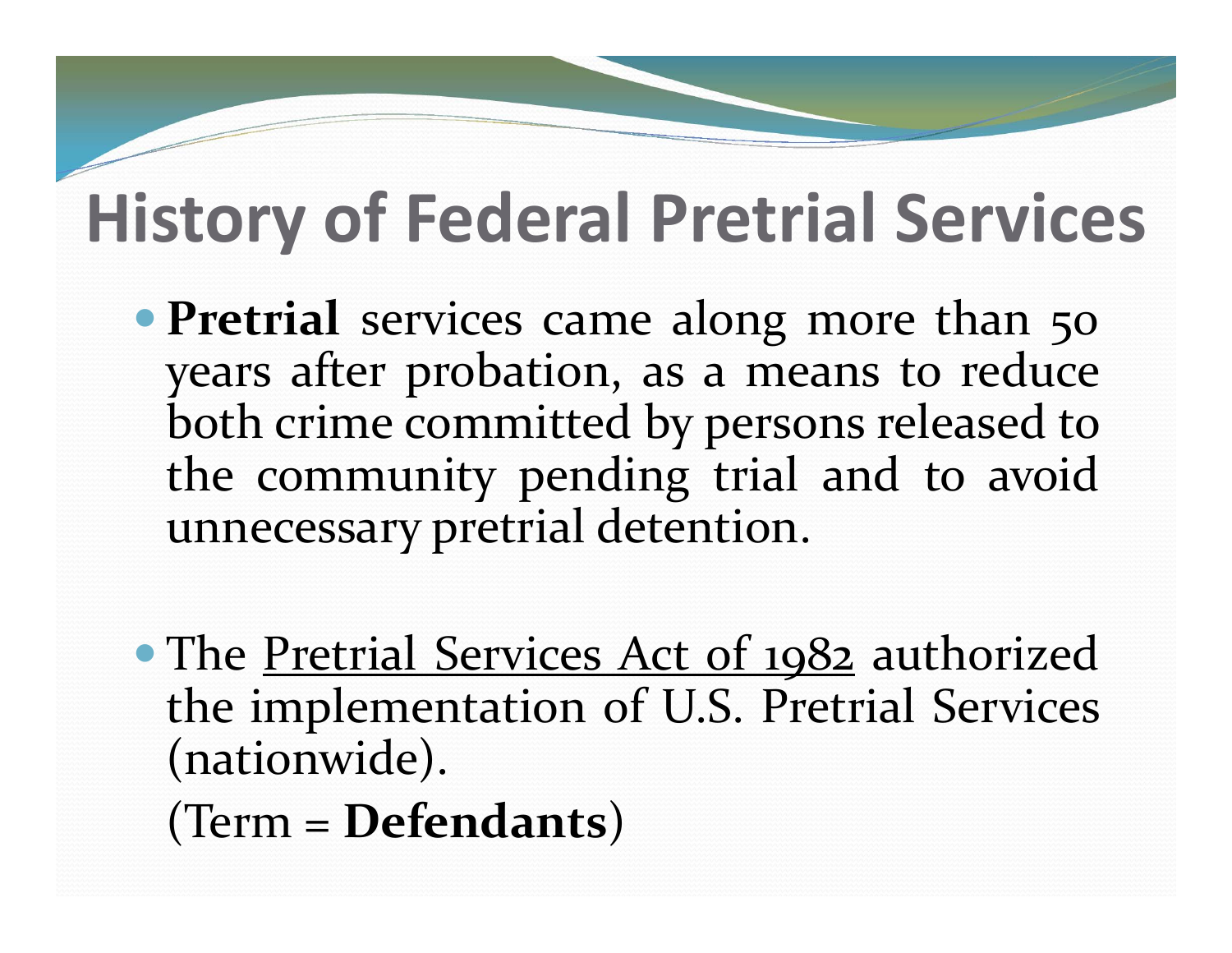### **History of Treatment Services**

- In 197<sup>8</sup> Congress enacted the Contract Services for Drug Dependent Federal Offenders Act.
- This act became law under <u>Title 18 U.S.C. § 3672</u> and transferred the authority to contract for drug treatment services from the Attorney General to the Director of the Administrative Office of the United States Courts (AOUSC).
- Later the program became multidimensional when, in 1987, the AO was given authority to contract for alcohol dependent offenders. The program was then renamed the **Substance Abuse Treatment Program (SATP)**.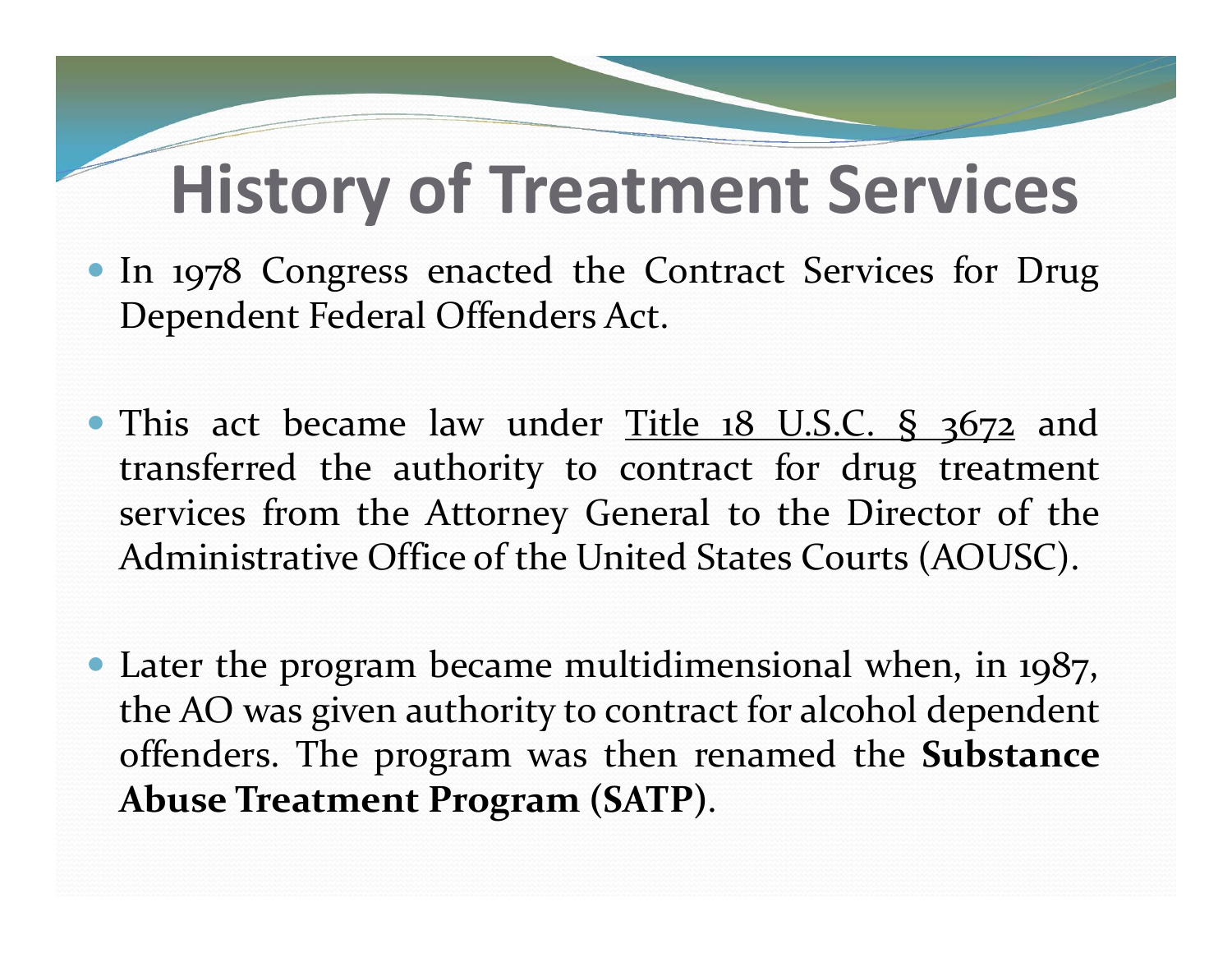## **Procurement Authority**

- Procurement authority for treatment services was delegated to chief judges of district courts for redelegation to chief probation officers and chief pretrial services officers on April 27, 1990.
- Chief Probation Officers (CPOs) or his/her designee have <sup>a</sup> variety of options available in obtaining Treatment Services for Federal Offenders and Defendants.
- CPOs shall make awards in the simplified manner that is most suitable, efficient, and economical in the circumstances of each acquisition.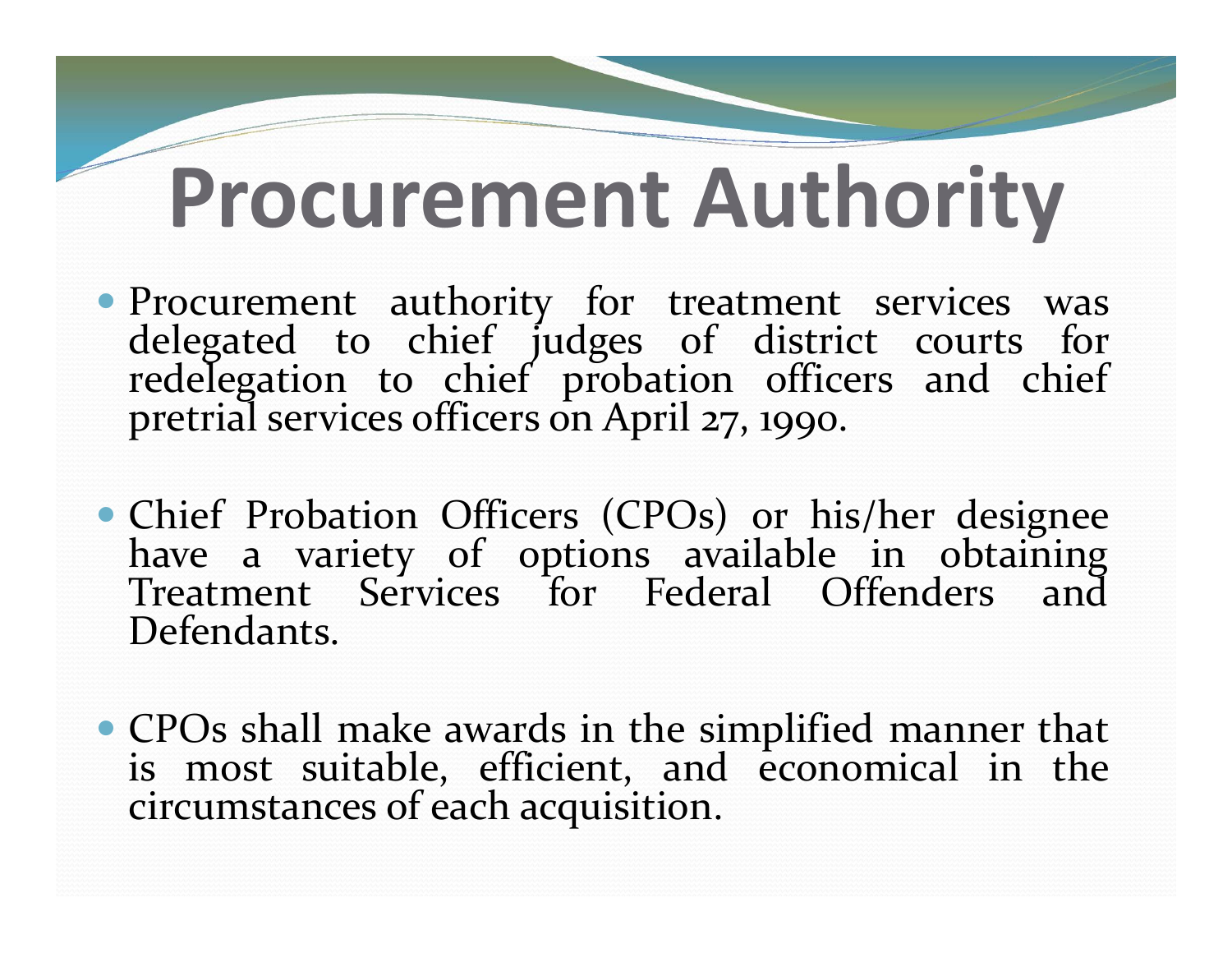## **Risk Control and Resources**

- As par<sup>t</sup> of risk control—and only by order of the court—officers may direct defendants and offenders to treatment services to assist them. These servicesinclude substance abuse or mental health treatment, medical care, training, or employment assistance.
- Treatment providers under contract to the U.S. courts provide many of these services. Social service resources provided by state and local programs also are used.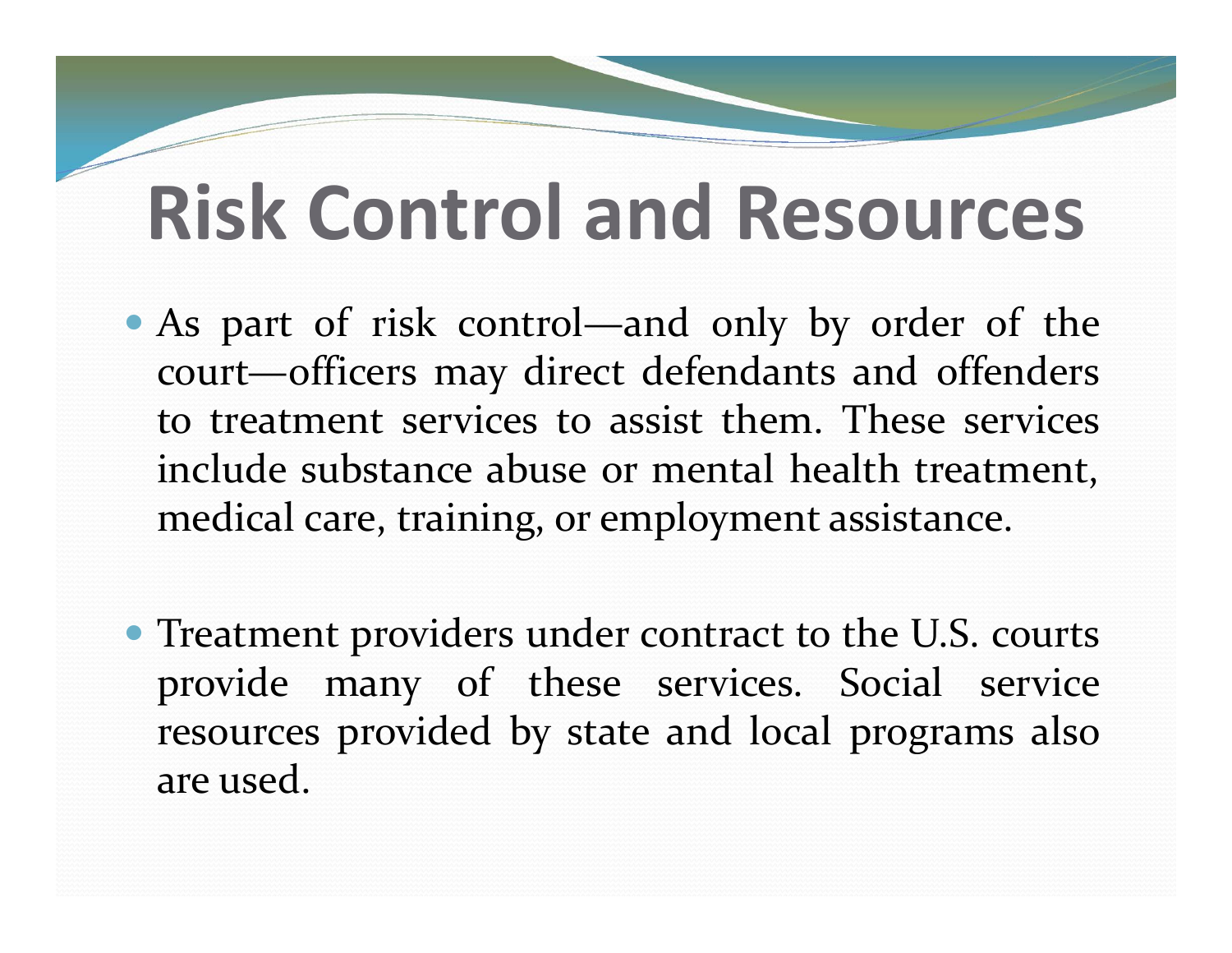## **Funding**

- Congress annually appropriates funds for the federal judiciary, and the system's budget is par<sup>t</sup> of that.
- This funding is used to pay employee salaries and suppor<sup>t</sup> various programs for defendants and offenders — substance abuse testing and treatment, mental health treatment, sex offender treatment and home confinement with electronic monitoring (not all inclusive).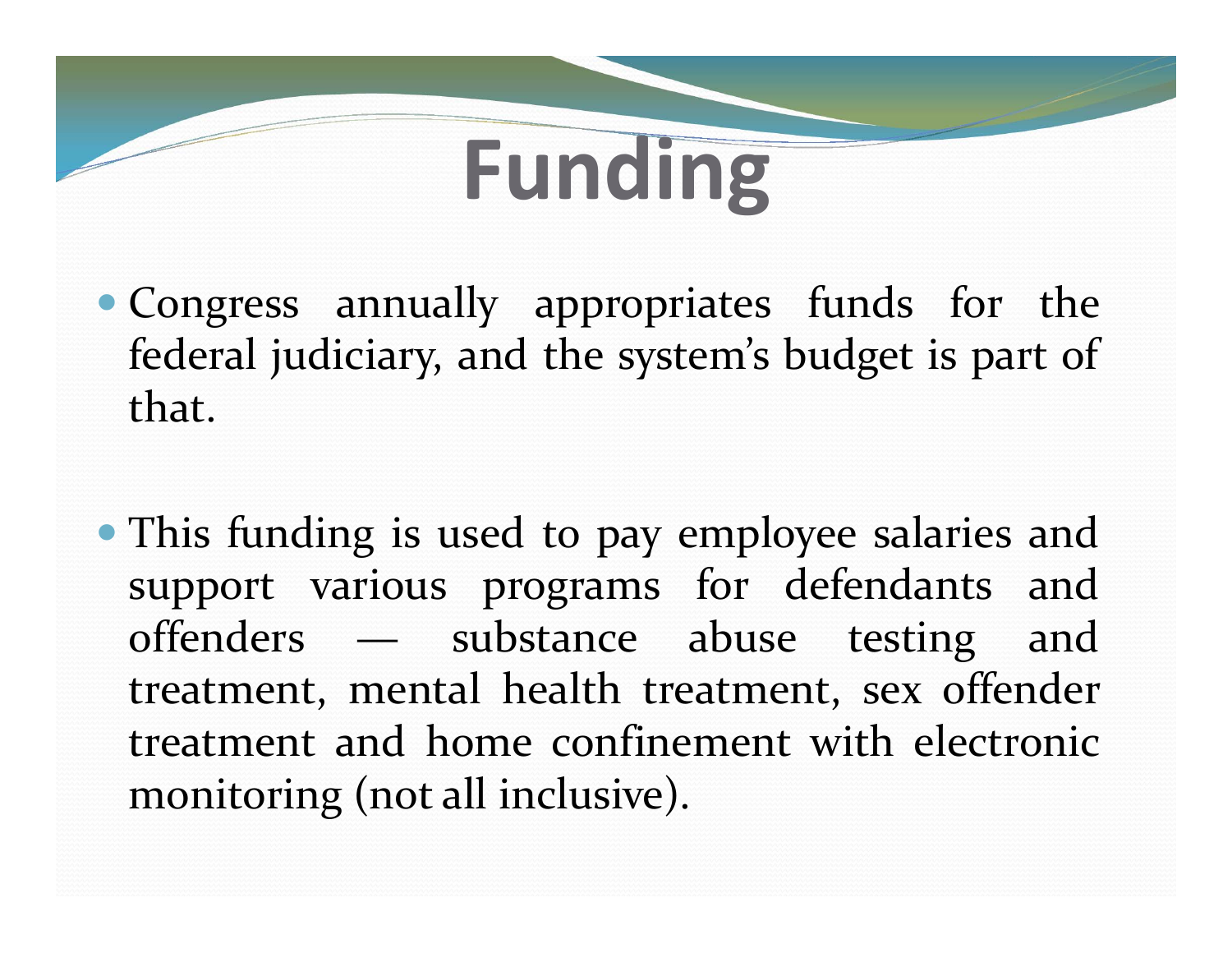## **Federal Treatment Services**

- Defendant or offender is under supervision and has a condition requiring he/she participate in treatment services (which may include treatment for ‐‐ substance abuse, mental health, sex offender and/or co-occurring disorders).
- We are not authorized to make <sup>a</sup> referral to <sup>a</sup> vendor, unless the individual under supervision is required to attend treatment through condition(s) as ordered by the court.
- If <sup>a</sup> treatment condition does not exist, but the officer believes treatment is warranted, the officer will ask the court to formally modify the conditions to allow for and/or require treatment services.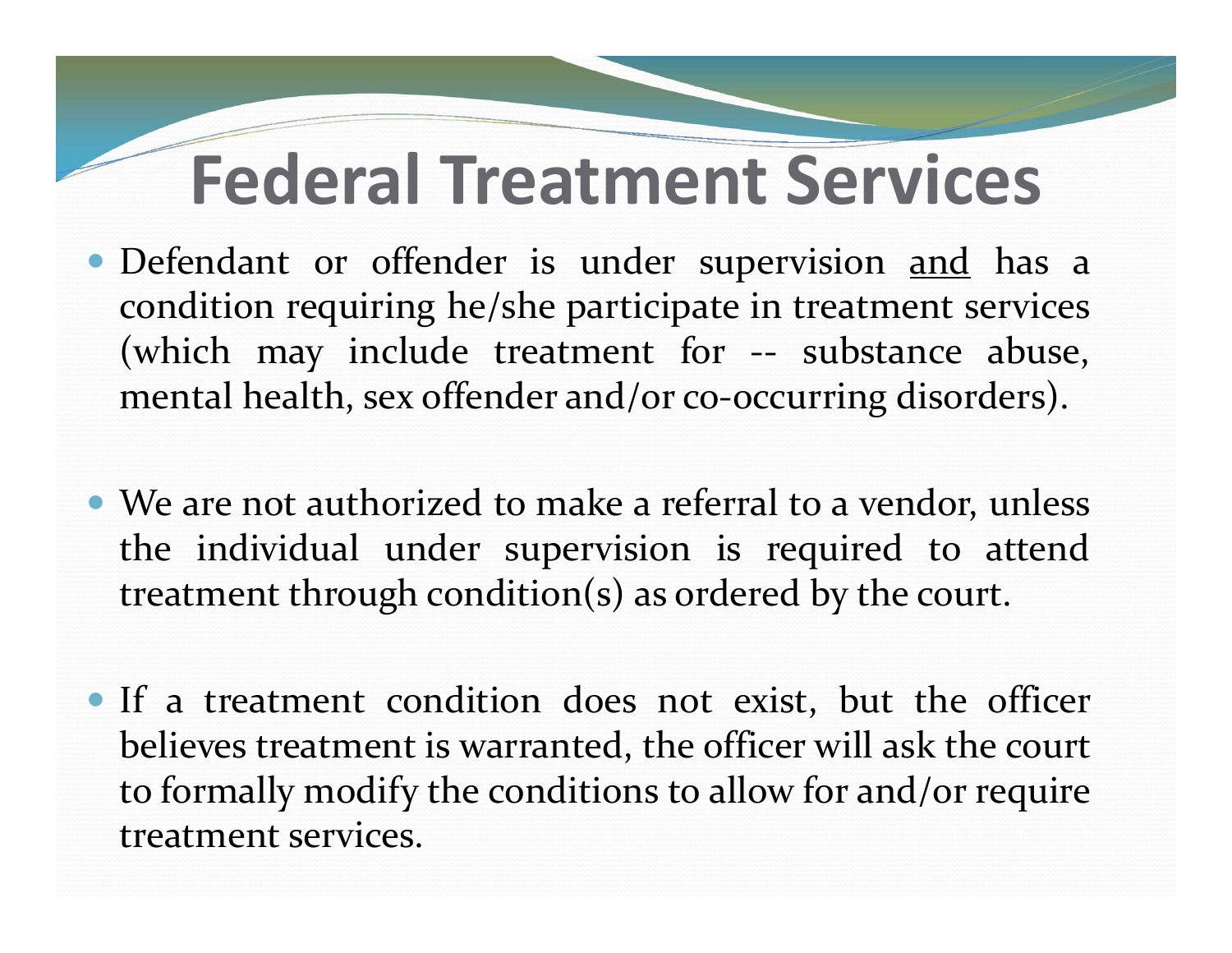#### **Northern District of Florida Divisional Offices**



#### **Pensacola Panama**



#### **Panama City**





#### **Gainesville**

#### **Tallahassee**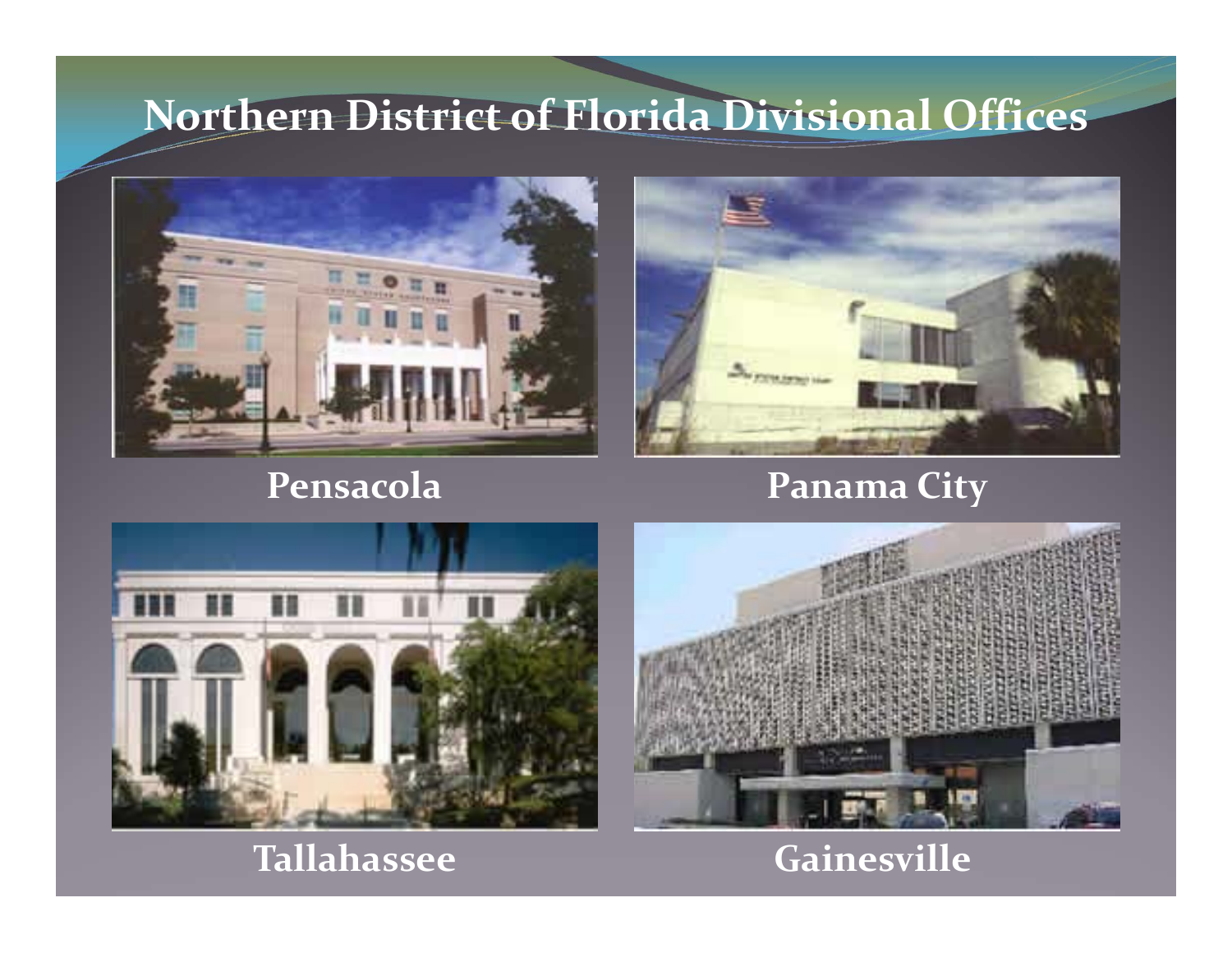### **Northern District of Florida Offices**

#### **Pensacola Office**

Suite 10017 South De Villiers StreetPensacola, FL 32502 Phone: (850) <sup>435</sup>‐8430 Fax: (850) <sup>432</sup>‐<sup>0577</sup>

#### **Pensacola Pretrial Office**

Fax: (850) 437-7756 Suite 313 1 North Palafox Street Pensacola, FL 32502 Phone: (850) <sup>470</sup>‐8197

**Panama City Office** First Floor 30 West Government StreetPanama City, FL 32401 Phone: (850) 769‐8069 Fax: (850) 769‐0267

#### **Tallahassee Office**

Suite 100111 North Adams Street Tallahassee, FL 32301 Phone: (850) 521-3551 Fax: (850) <sup>521</sup>‐<sup>3579</sup>

#### **Gainesville Office**

Suite 228401 SE 1st Avenue Gainesville, FL 32601 Phone: (352) <sup>3</sup>80‐<sup>2425</sup> Fax: (352) <sup>3</sup>80‐<sup>2433</sup>

#### **Headquarters**

Suite 305 100 North Palafox Street Pensacola, FL 32502 Phone: (850) <sup>470</sup>‐<sup>3070</sup> Fax: (850) <sup>470</sup>‐<sup>3073</sup>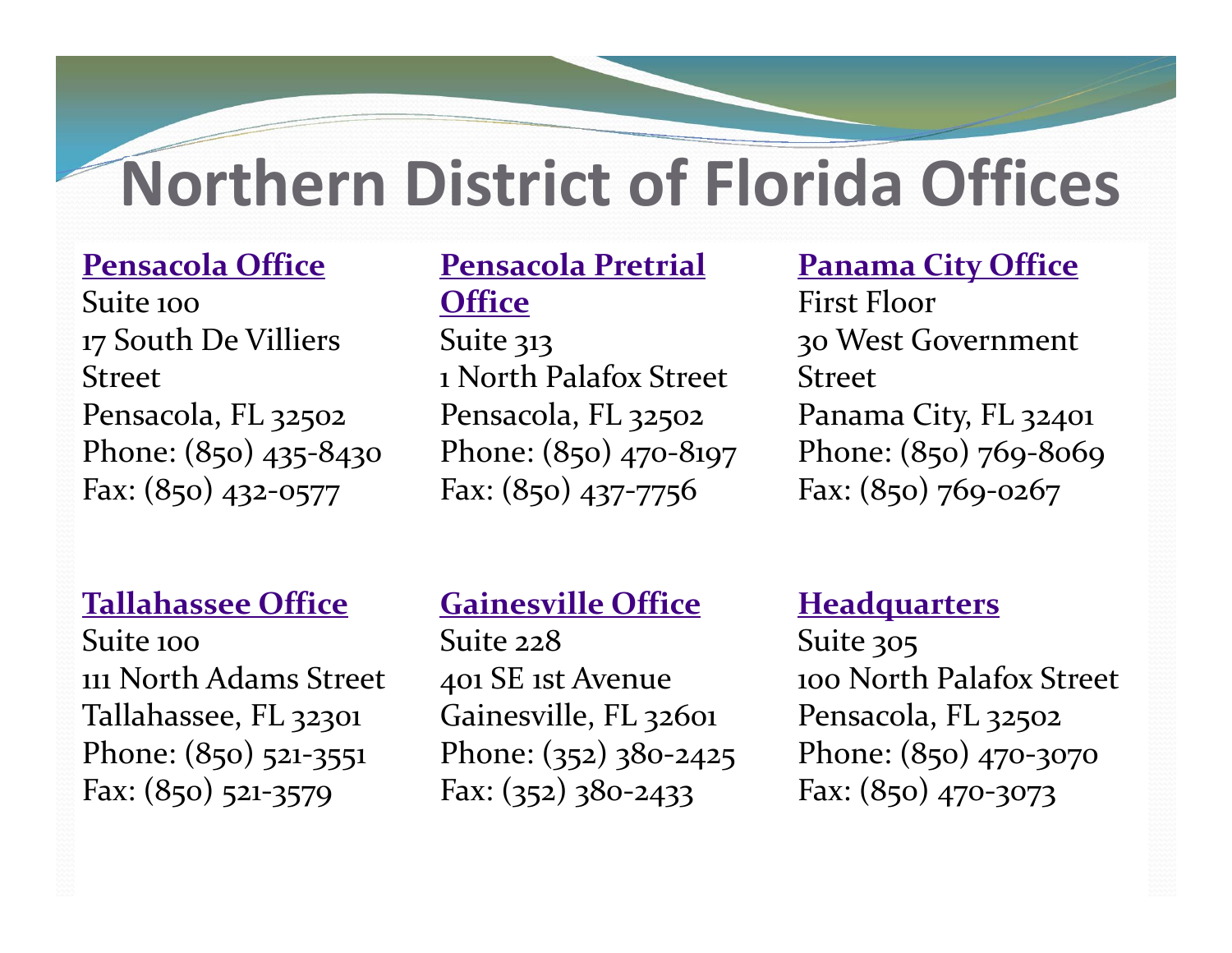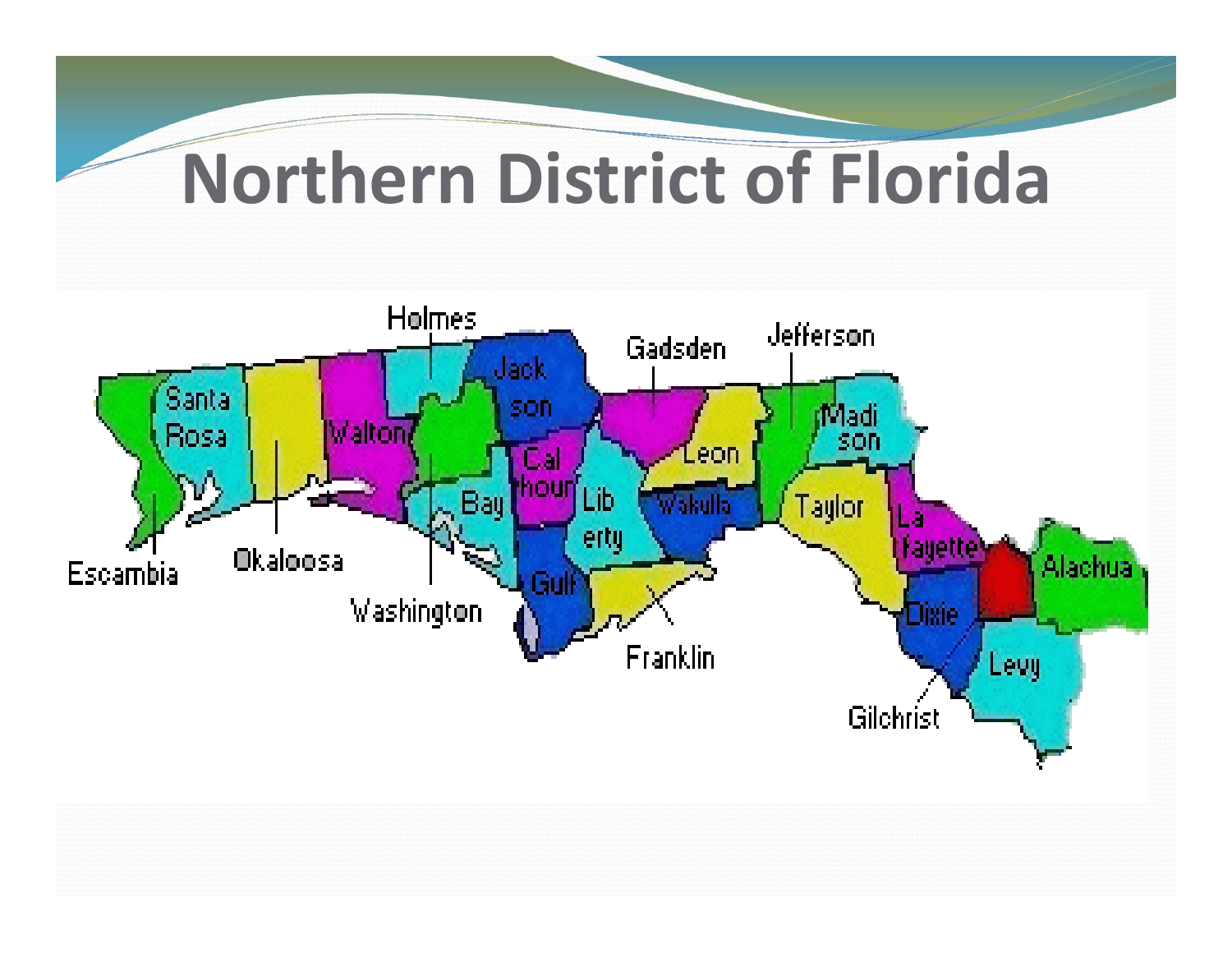## **Statement of Work Contracting**

 The Statement of Work (SOW), which details the contracting requirements, can be located on the Internet at:

http://jnet.ao.dcn/Procurement/Treatment\_Services/BPA/Section\_C.html

 As soon as the Request for Proposal (RFP) Generator is available from the Administrative Office of theU.S. Courts, you will be provided with <sup>a</sup> copy for submission, if you are interested in providing treatment services for our district.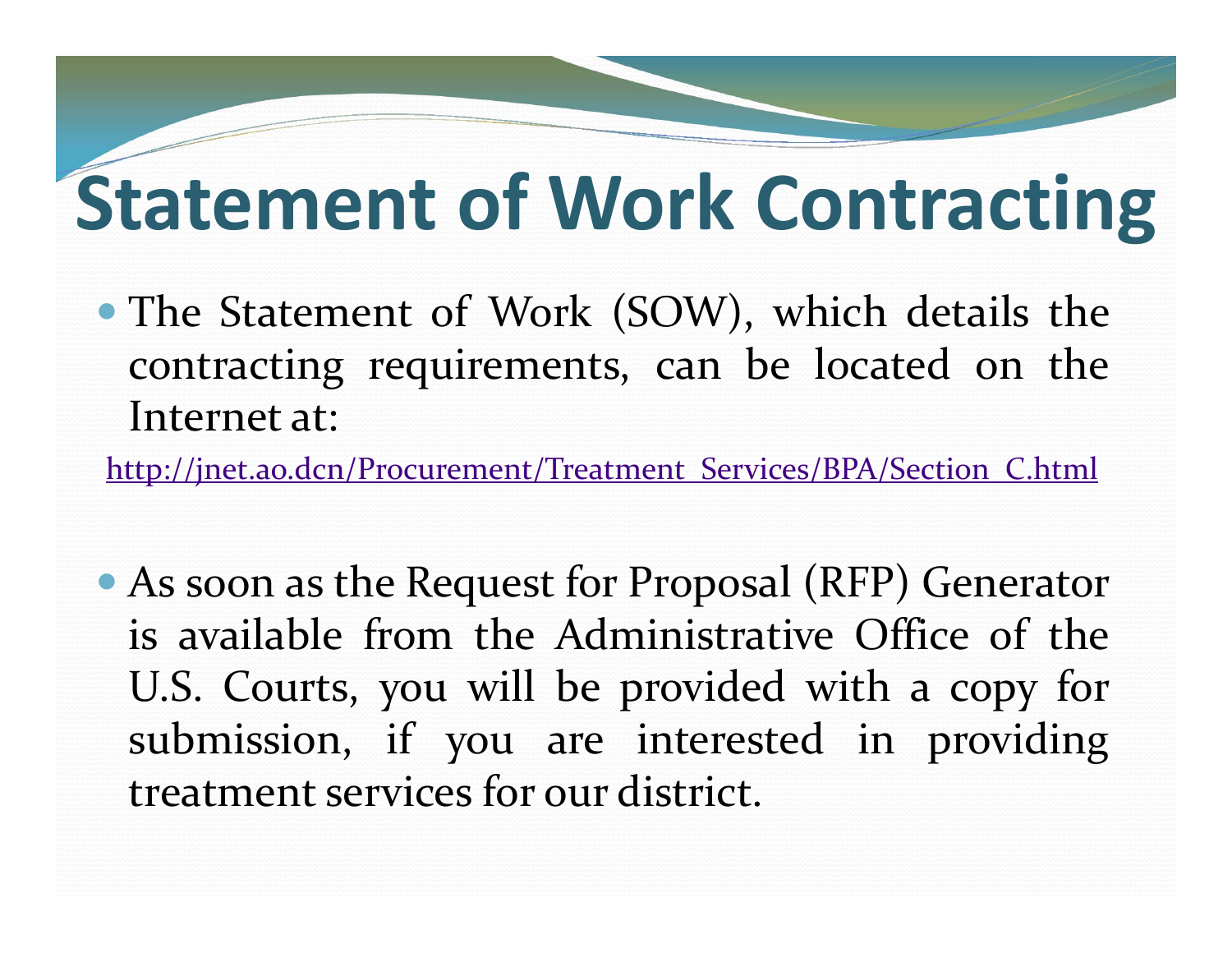# **The "Program Plan"**

- Coded "PROB Form 45"
- Authorizes type of service (also known as "Project Code"), units (usually in <sup>30</sup> minute increments) and frequency
- Orders defendant/offender to make copayments
- Should be signed by officer and defendant or offender
- MUST be signed by REFERRAL AGENT in order for services to be provided
- Can be amended as determined necessary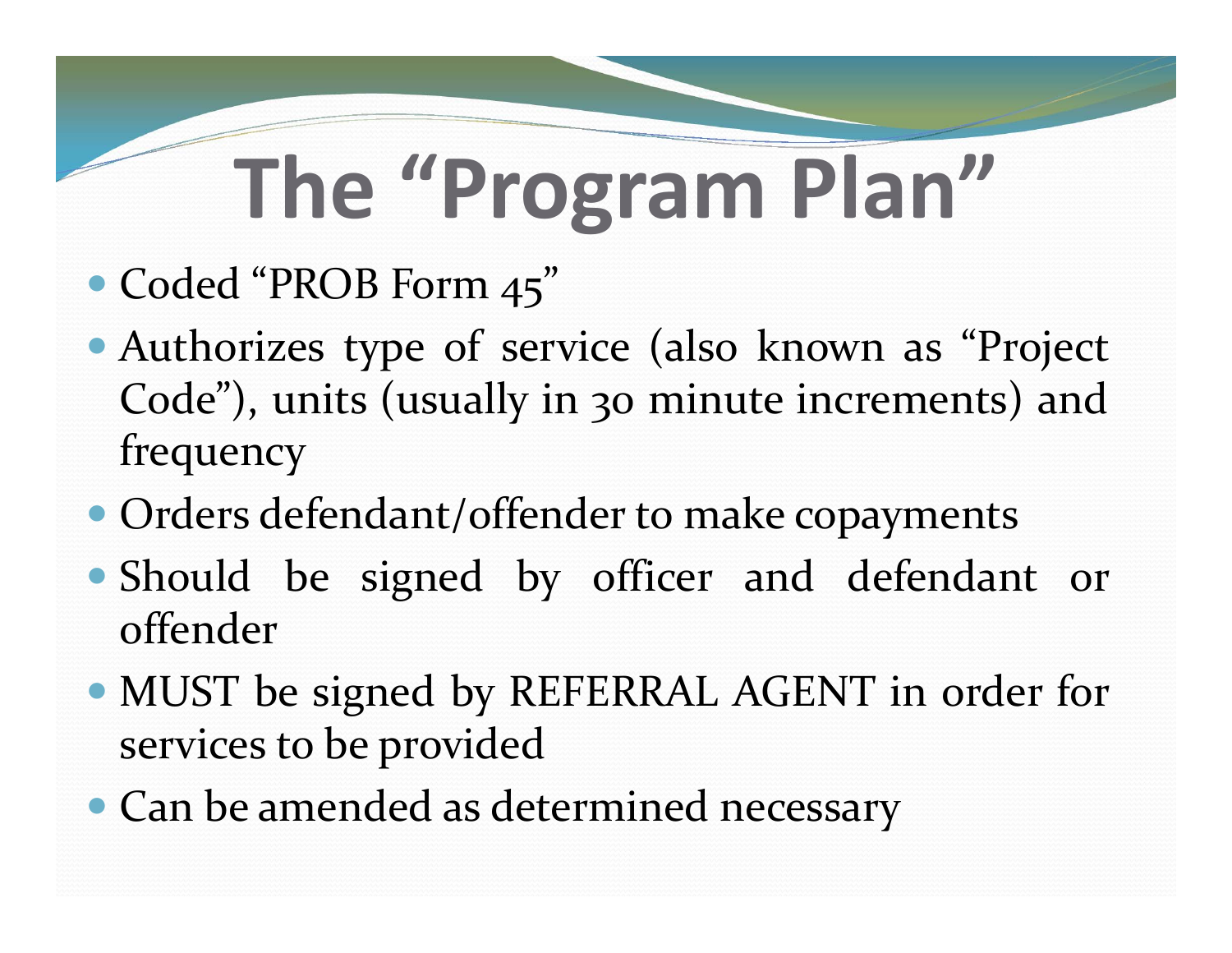# **Program Plan…**

- Contractual Government Agreement
- Vendor performs only authorized services
- NO "verbal authorizations" in that, services may only begin upon receipt of <sup>a</sup> written program <sup>p</sup>lan (PROB 45)
- All services remain in effect until receipt of an "amended" program <sup>p</sup>lan, or termination of the <sup>p</sup>lan
- Provide copy to the vendor or agency billing department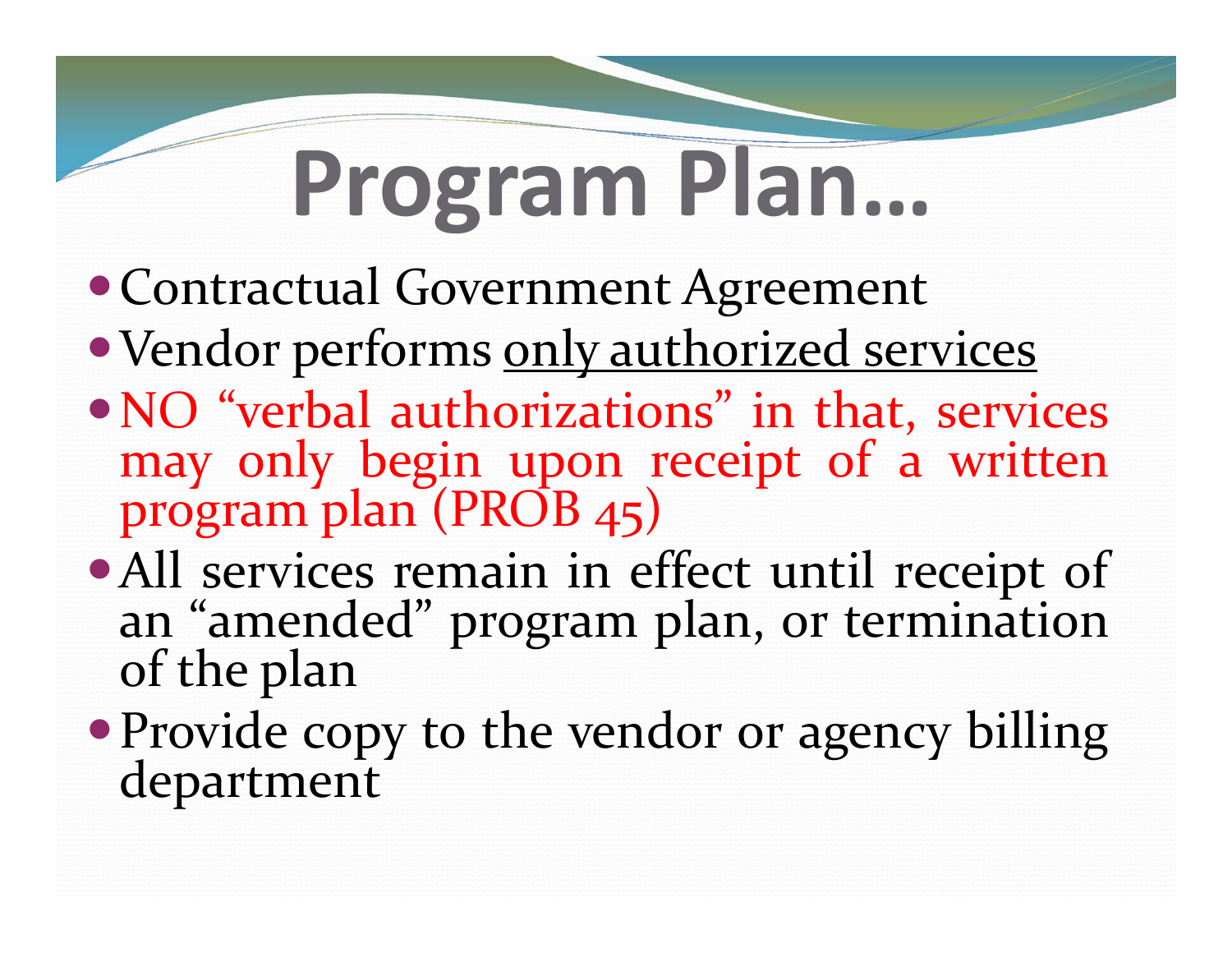### **Program Plan Layout**

#### (Personal Information)

- $\rightarrow$ **Client Name**
- $\rightarrow$ **Client PACTS ID #**
- → **Whether Client is <sup>a</sup> Post Conviction or Pretrial**
- → **U.S. Probation Officer**
- → **Effective Service Date**
- → **Suspend Services Date (if applicable)**
- $\rightarrow$ **Terminate Services Date (if applicable)**

Initial

#### TREATMENT SERVICES CONTRACT PROGRAM PLAN

#### **Client Identifying Information**

| Client:<br>Address:<br>Officer:<br> Officer Phone: | Doe, John J<br>123 North A Street<br>Yourtown KS 66666<br>Grissom-DQA, Linda<br>913-551-6622 | PACTS#:<br>Pretrial/Post<br>Conviction:<br>Client Phone:<br>DOB: | 25991<br>Post Conviction<br>12/25/1980 |                | Photo<br>Not<br>Available |  |  |  |  |
|----------------------------------------------------|----------------------------------------------------------------------------------------------|------------------------------------------------------------------|----------------------------------------|----------------|---------------------------|--|--|--|--|
| <b>Provider Information</b>                        |                                                                                              |                                                                  |                                        |                |                           |  |  |  |  |
| Provider:                                          | Mirror-Wyandotte                                                                             | Procurement No:                                                  |                                        | 1083-2008-0001 |                           |  |  |  |  |
|                                                    | Provider Location: Mirror-Wyandotte                                                          | Effective Date:                                                  |                                        | 01/04/2010     |                           |  |  |  |  |
| Attn:                                              | Jane Smith                                                                                   | Termination Date:                                                |                                        |                |                           |  |  |  |  |
|                                                    | Location Address: 1230 West Treatment Street<br>Kansas City KS 66666                         |                                                                  |                                        |                |                           |  |  |  |  |
| Phone:                                             | 913-555-5555                                                                                 |                                                                  |                                        |                |                           |  |  |  |  |
| Fax:                                               | 913-555-5551                                                                                 |                                                                  |                                        |                |                           |  |  |  |  |
|                                                    |                                                                                              |                                                                  |                                        |                |                           |  |  |  |  |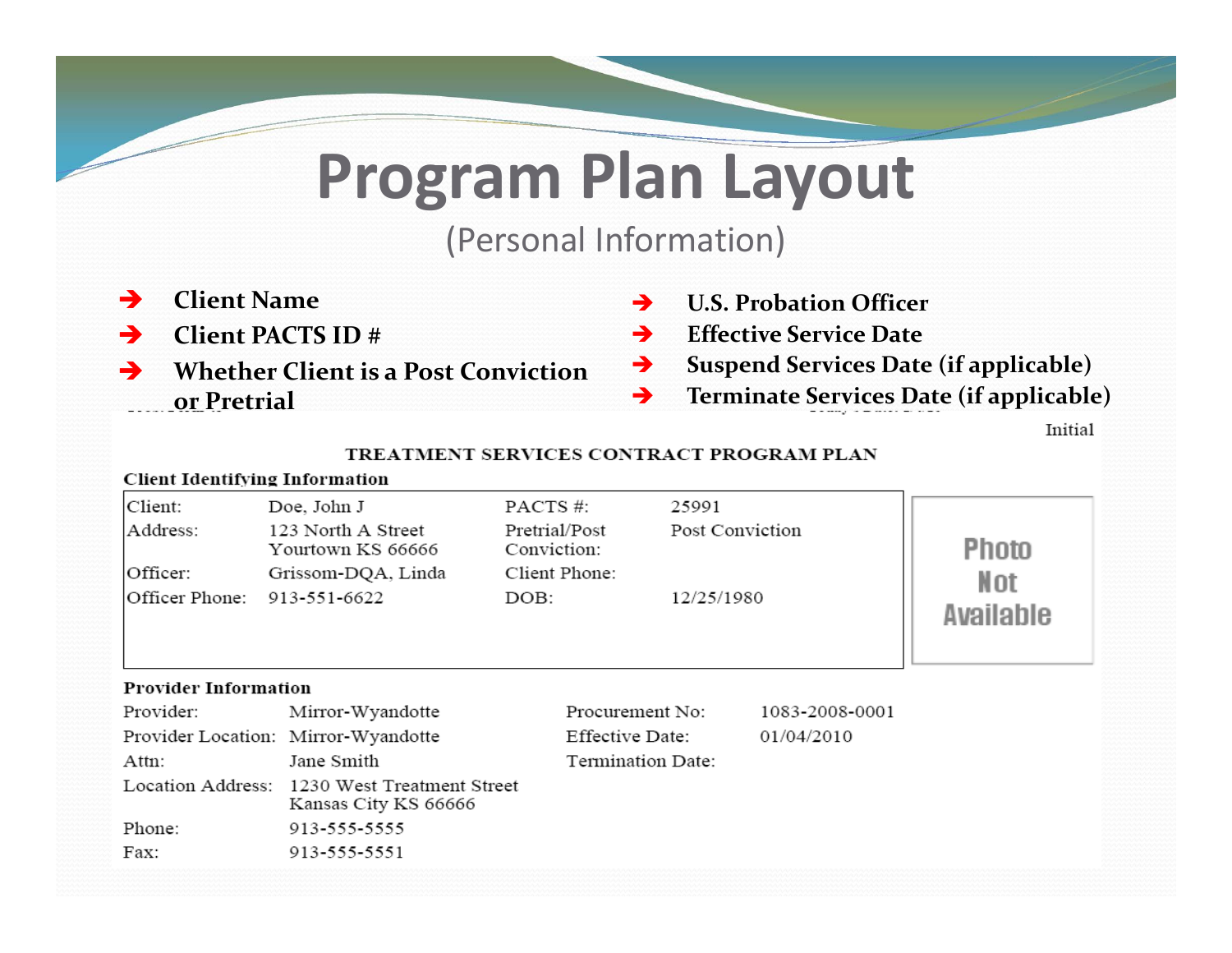### **Program Plan Layout**

(Services)

| <b>Services Ordered</b> |                                            |                            |                   |          |                            |  |  |  |
|-------------------------|--------------------------------------------|----------------------------|-------------------|----------|----------------------------|--|--|--|
|                         | Project Code Description Of Services Phase |                            | Frequency (Units) | Interval | Copay Amount<br>(per unit) |  |  |  |
| 1010                    | Urine Collection and<br>Reporting          |                            | 5.0               | Monthly  | \$0.00                     |  |  |  |
| 2010                    | Individual Substance<br>Abuse Counseling   |                            | 4.0               | Monthly  | \$0.00                     |  |  |  |
| 2021                    | Cognitive Behavioral-<br>Group Counseling  |                            | 4.0               | Monthly  | \$0.00                     |  |  |  |
| 1501                    | Administrative Fee                         |                            | 1.0               | Monthly  | \$0.00                     |  |  |  |
| Copayment Amount        |                                            |                            |                   |          |                            |  |  |  |
| Copayment Source        |                                            | Monthly Copayment Flat Fee |                   |          |                            |  |  |  |
| Defendant/Offender      |                                            | \$25.00                    |                   |          |                            |  |  |  |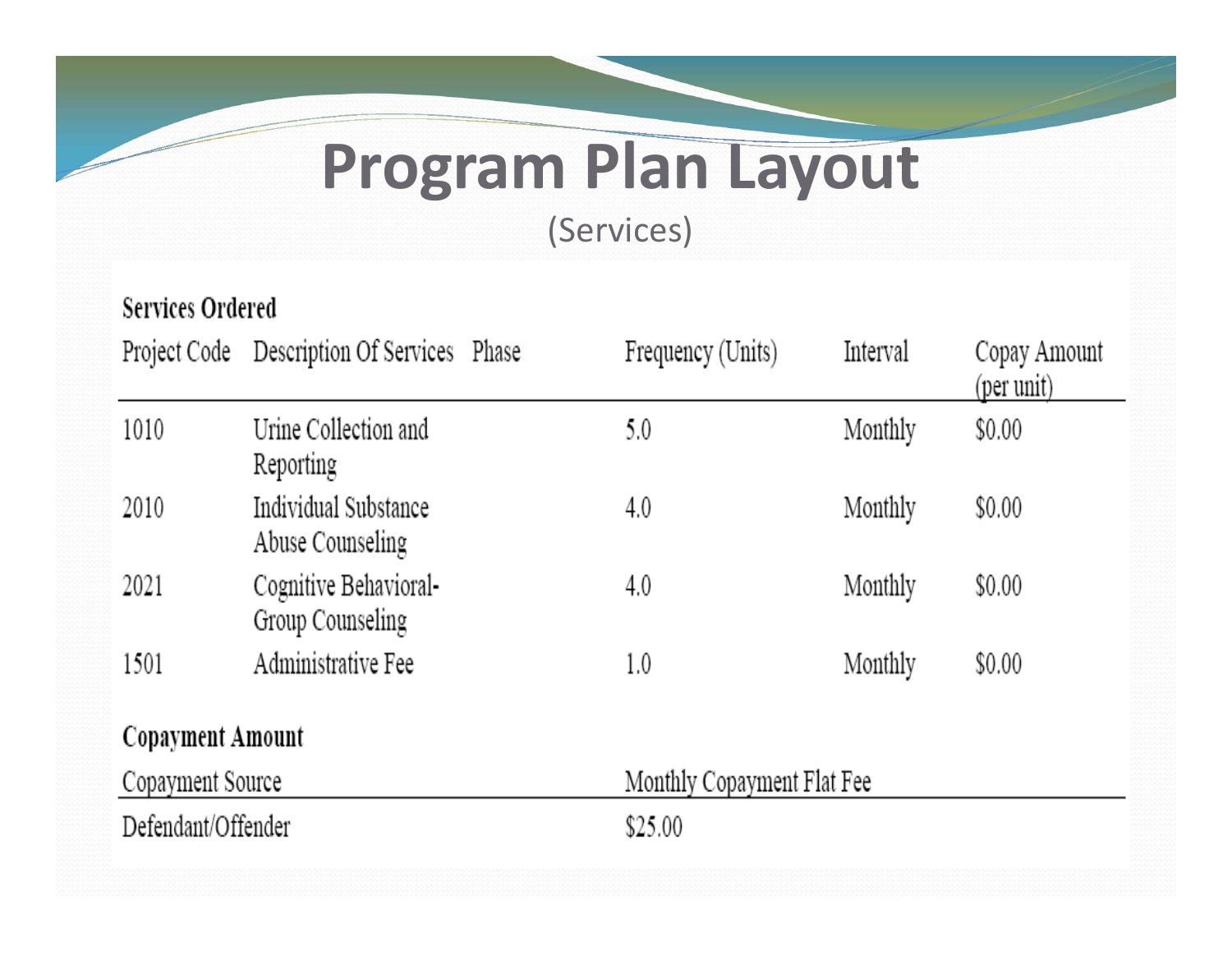### **Program Plan Layout**

(Special Instructions ‐ Example)

#### **Instructions to Provider Regarding Client Needs and Goals of Treatment**

Please advise this officer of the next appointment in this case. This client has been referred to Vocational Rehabilitation Services for evaluations and testing to determine substance abuse issues as well as other needs. Please communicate withtheir agency's treatment providers (HIPAA) to share evaluations for goal setting and future planning. The USPO will participate in the treatment process to review changes and amend the program plan based on the offender's needs and counselor's recommendations. Please keep PO advised of any missed sessions and or failure to comply with counseling requirements.

- USPO will provide specific client information such as address and telephone number, special tests required for drug testing (urinalysis or UAs) and will specify the **role of the USPO** in the treatment process
- Clinicians <sup>~</sup> pay close attention to determine **instructions** on variances to **listed services**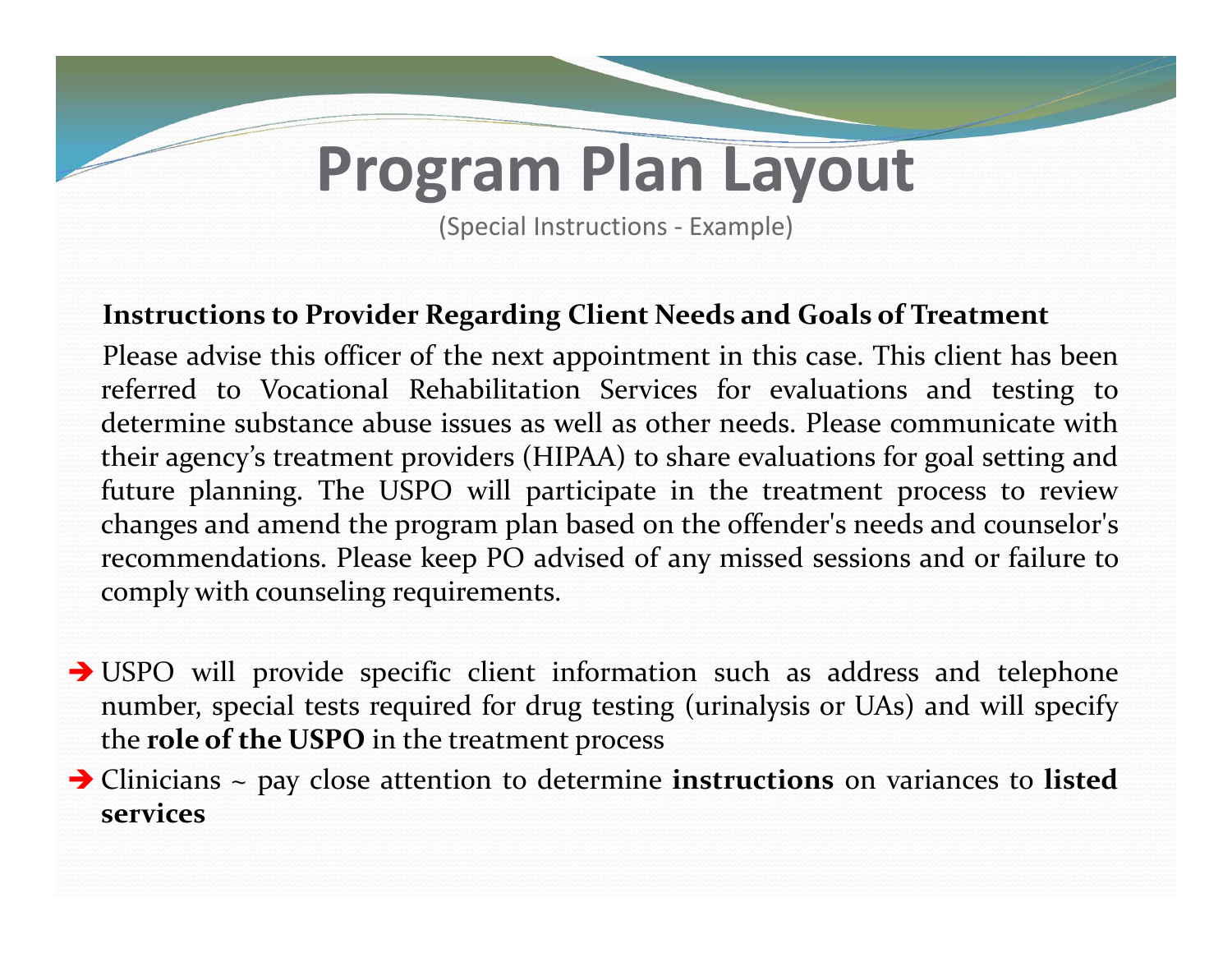## **The Referral Process**

- Officer prepares <sup>a</sup> referral packet for the vendor
- Officer forwards the Program Plan to Referral Agent for authorization
- Officer sends the referral packet to the vendor, including: program <sup>p</sup>lan (PROB 45), signed release of information form and pertinent information available to the officer, in order to enhance treatment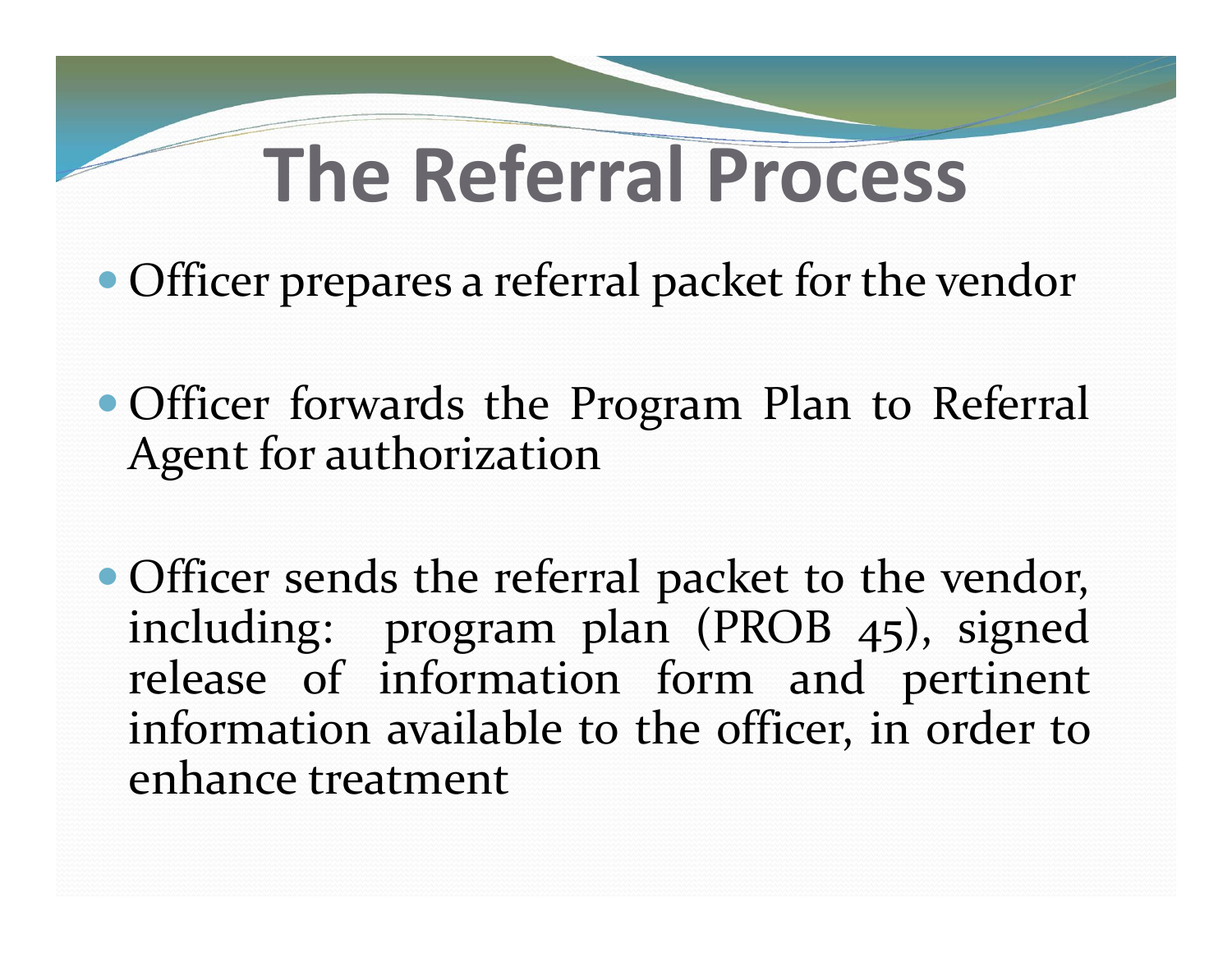## **Referral Process …**

- Defendant/Offender and/or USPO contacts vendor to set up initial appointment
- Vendor follows up with Monthly Treatment Reports (MTR), contacts officer regarding no‐shows or other violation behavior and staffs cases regularly as required by Blanket Purchase Agreement (BPA)

 As an example of the SOW requirements: the vendor provides <sup>a</sup> treatment plan repor<sup>t</sup> every 90 days in addition to the MTR  $\sim$  the SOW outlines all deadlines and reporting requirements for the vendors  $\sim$  and should be reviewed closely, with continued communication with the USPO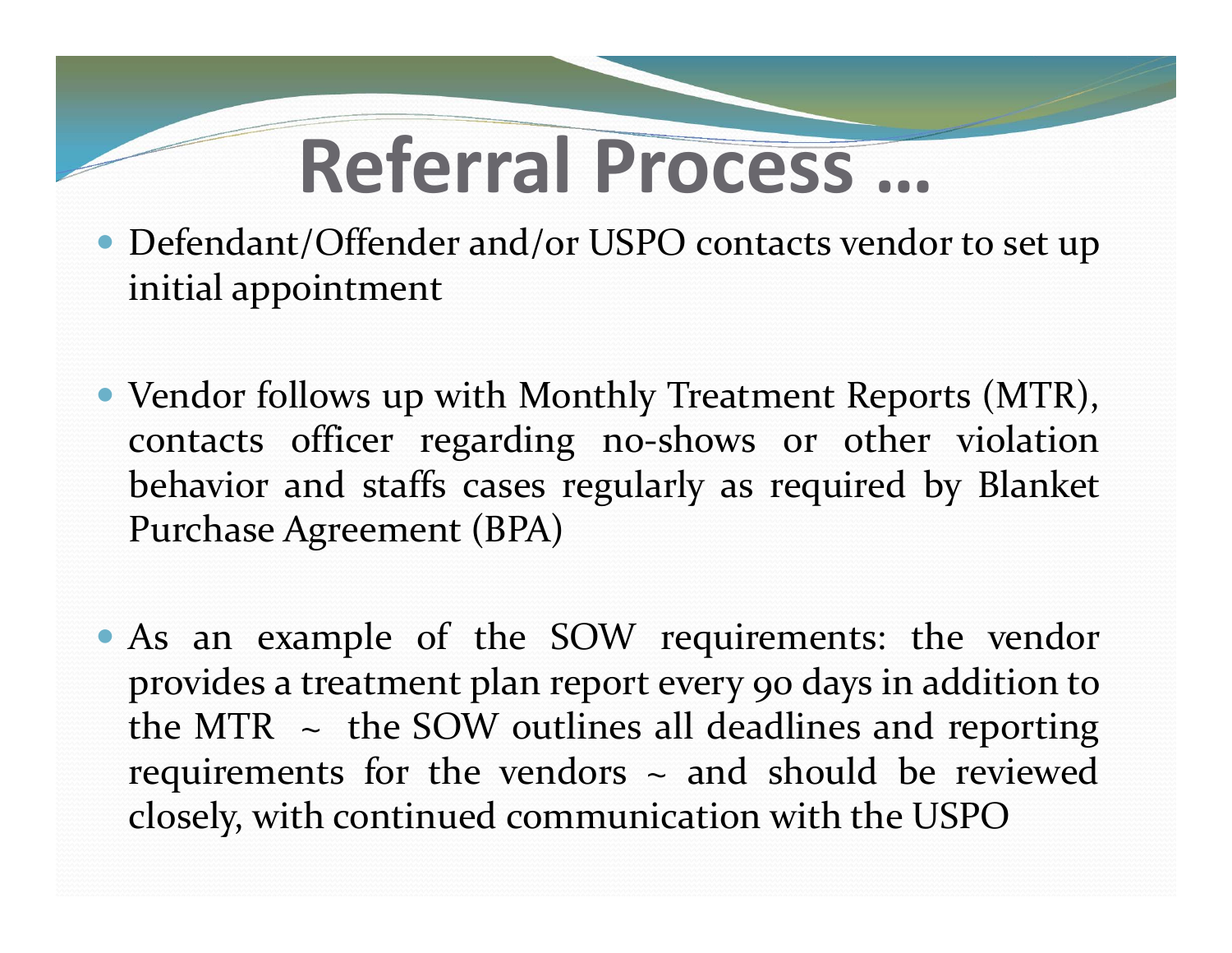

- Other agencies (such as the Bureau of Prisons BOP) receiving services with the vendor under the U.S. Probation Office BPA
- The BPA vendor must agree to provide services
- The vendor is only obligated to provide services specified in the BPA (the <sup>p</sup>iggybacking agency cannot specify additional requirements)
- The vendor bills the piggybacking agency directly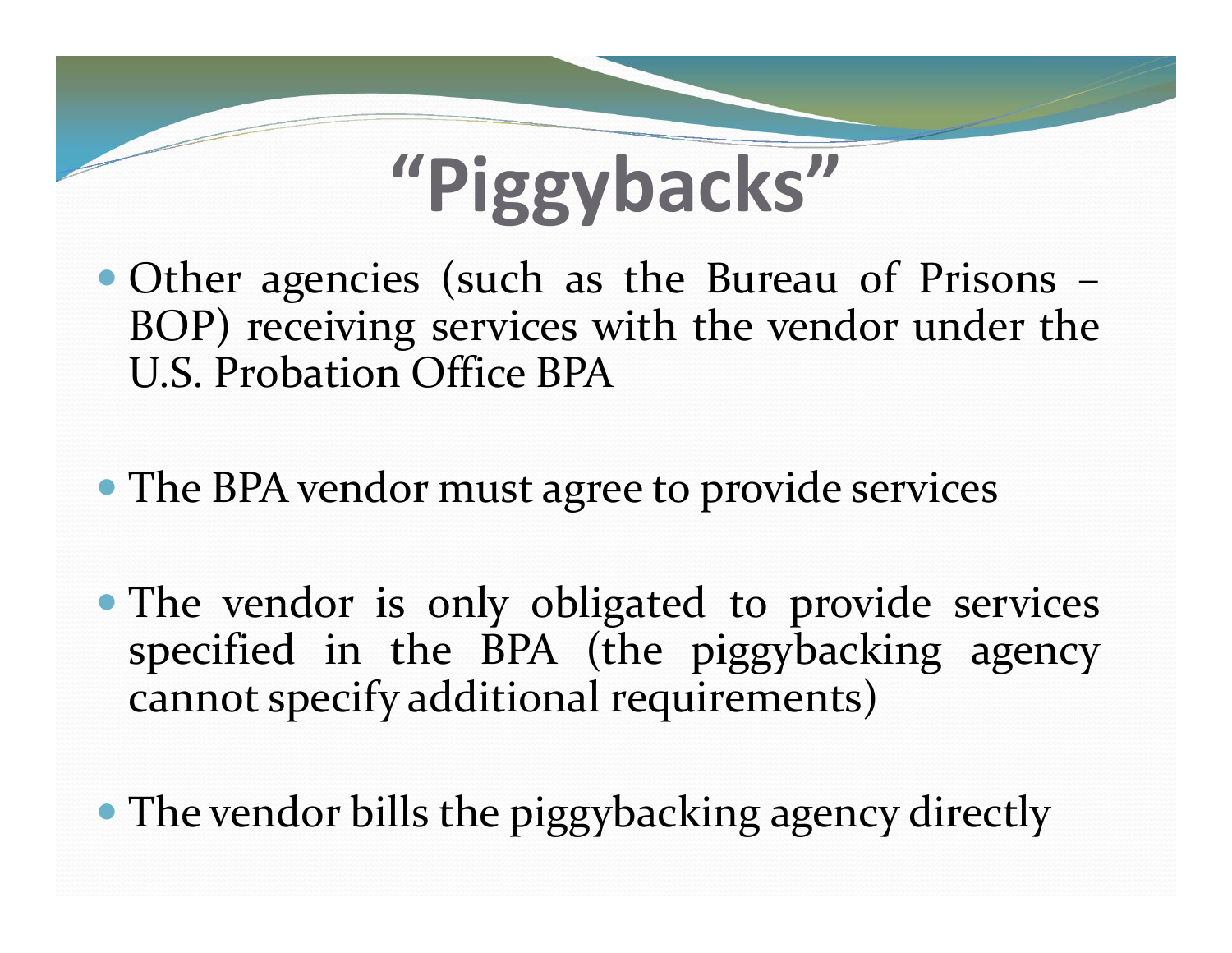# Subcontracting

- Vendor may subcontract for services
- Subcontractors and services must be identified in the vendor's proposal
- After the vendor receives the award to provide services to federal defendants or offenders, any proposed subcontractor arrangements or changes to the existing subcontractor arrangements are subject to the Contracting Officer's approval, and shall be submitted in writing to the Contracting Officer at least 30 days in **advance** of the proposed subcontracting arrangemen<sup>t</sup> or change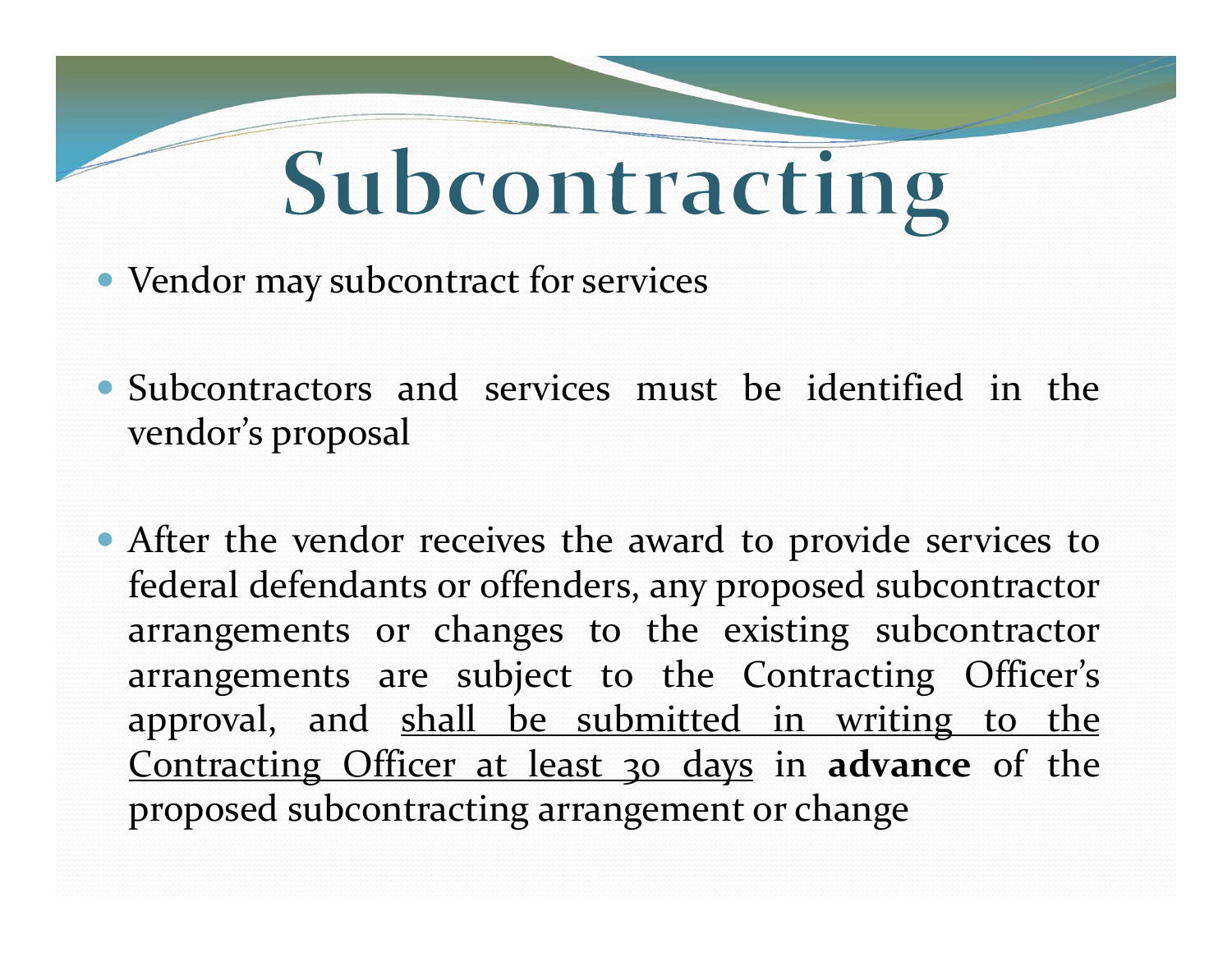## Subcontracting...

- Vendor is responsible to the judiciary for the overall performance of the services required under the agreemen<sup>t</sup> (BPA)
- Vendor shall ensure any subcontractor meets professional qualifications, holds appropriate licenses and is in compliance with all federal, state, and local fire, safety and health codes
- Vendor shall ensure that subcontractors are not debarred, suspended or ineligible to perform under federal contracts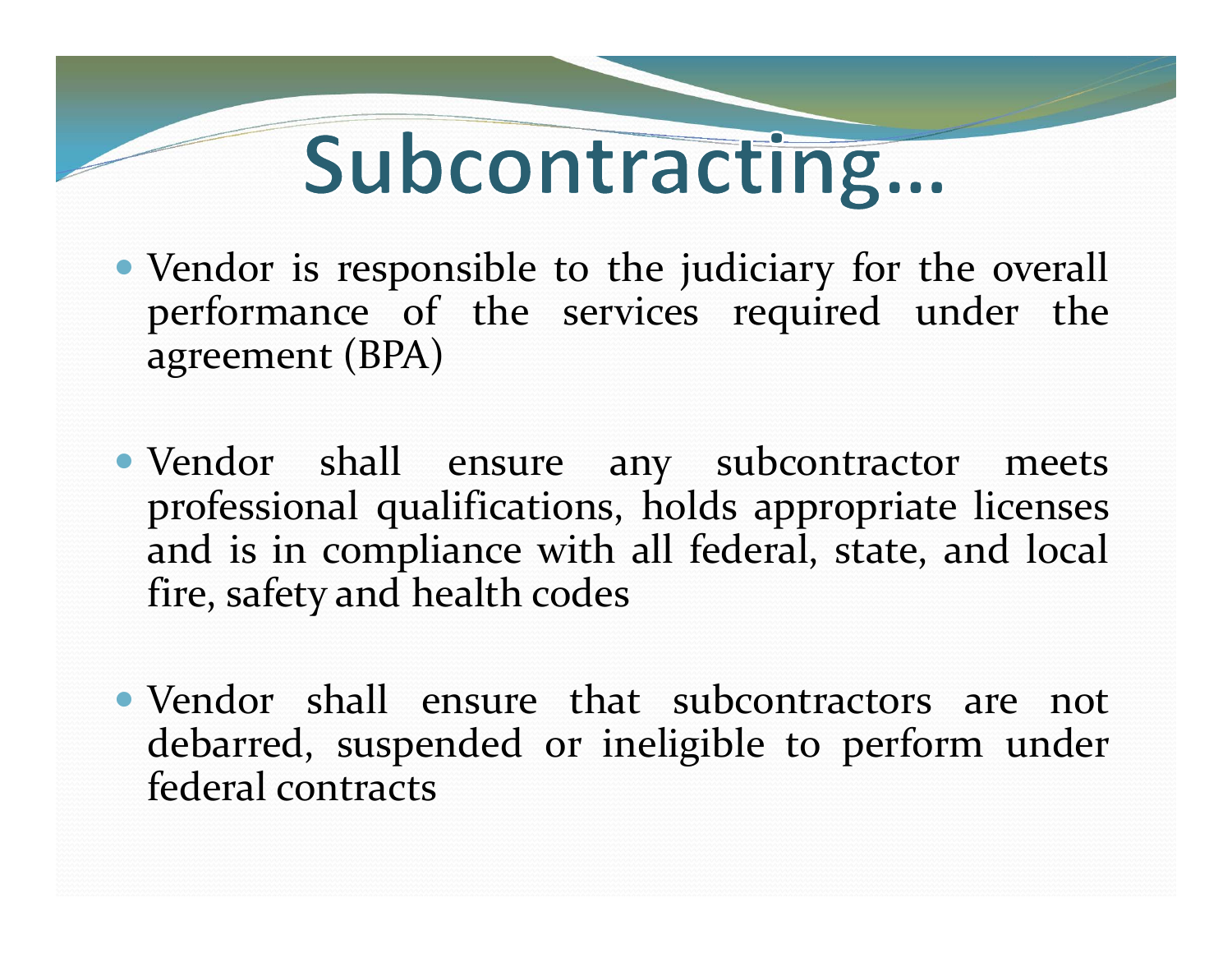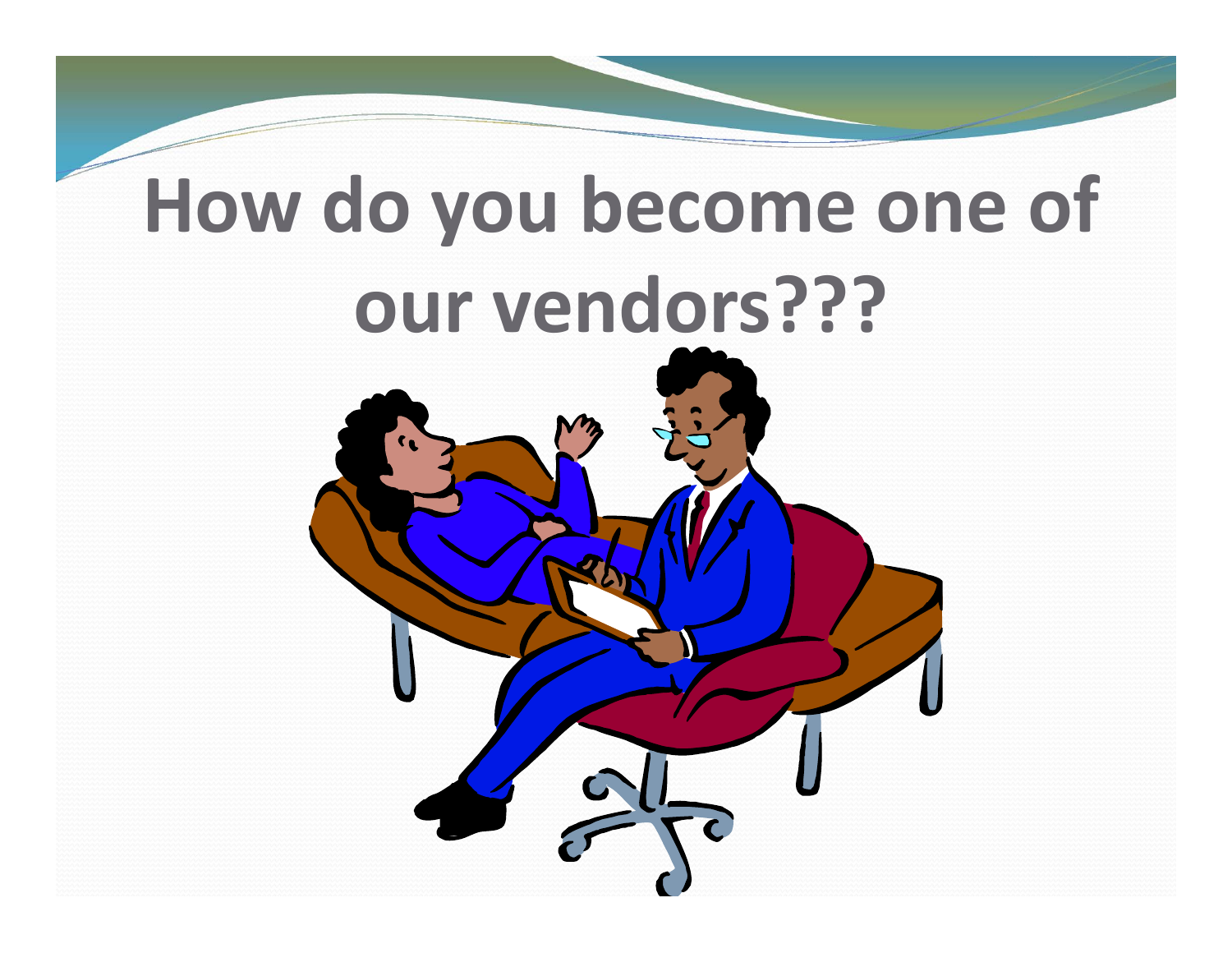# **Solicitation Process**

Interest letters sent

Optional presolicitation offerors' conference

- Request for Proposals (RFP) sent by U.S. Mail
- Review of RFPs
	- 1) Technically Acceptable
	- 2) Lowest Price (over the life of contract)
- References checked
- **Onsite visits**

#### Awards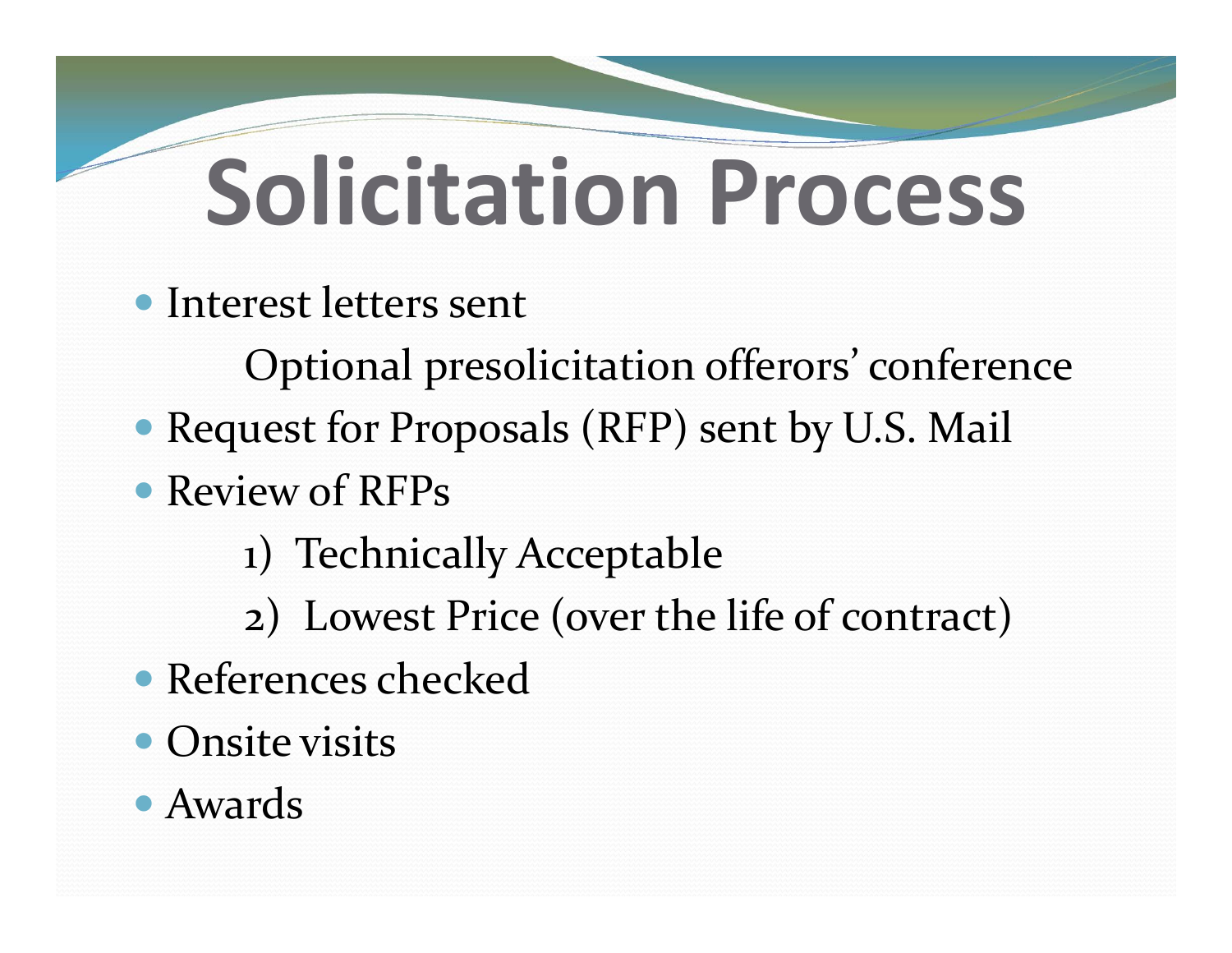## **BPA Definition**

 <sup>A</sup> Blanket Purchase Agreement (BPA) is <sup>a</sup> "charge account" arrangement, using <sup>a</sup> purchase order form, between <sup>a</sup> buyer and <sup>a</sup> seller for recurring purchases of supplies or services. BPAs are not contracts.

 What elevates <sup>a</sup> BPA to the status of <sup>a</sup> contract is the issuance of <sup>a</sup> call or referral to the BPA vendor and the vendor's acceptance of the referral. The Probation /Pretrial Services Office is obligated only to the extent of the order placed under the BPA.

 Services (referrals) are ordered, as needed, from <sup>a</sup> number of vendors for agreed prices. Services (referrals) must be rotated among all vendors on the BPA.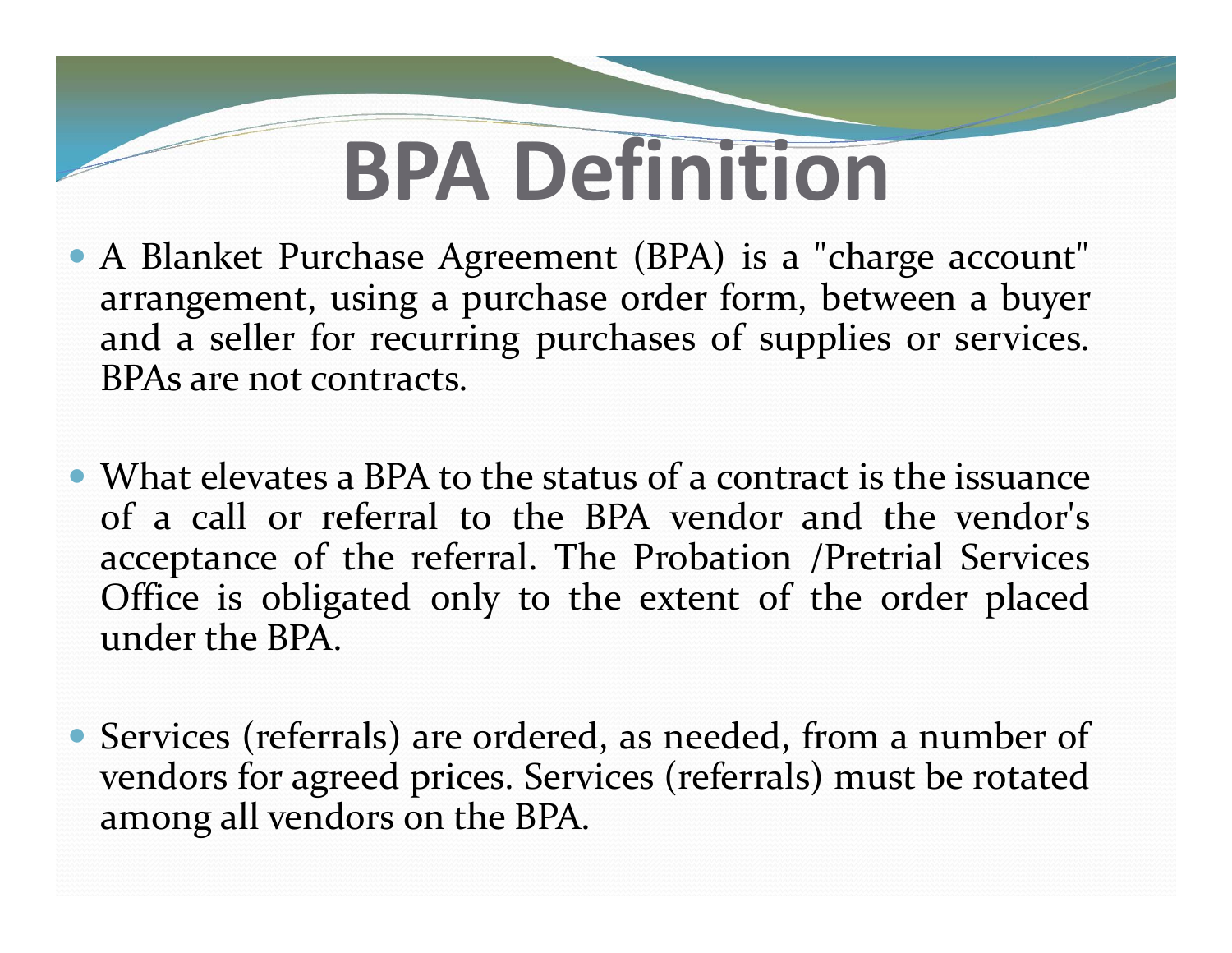### **BPA Definition…**

- BPAs are valid for <sup>a</sup> specific period of time, not to extend beyond the <sup>12</sup> month fiscal year.
- BPAs include two <sup>12</sup>‐month option periods.
- The competition requirement is satisfied with the advertised public announcement.
- Advertising will be done in the FedBizOpps by the Contracts Staff at the AOUSC.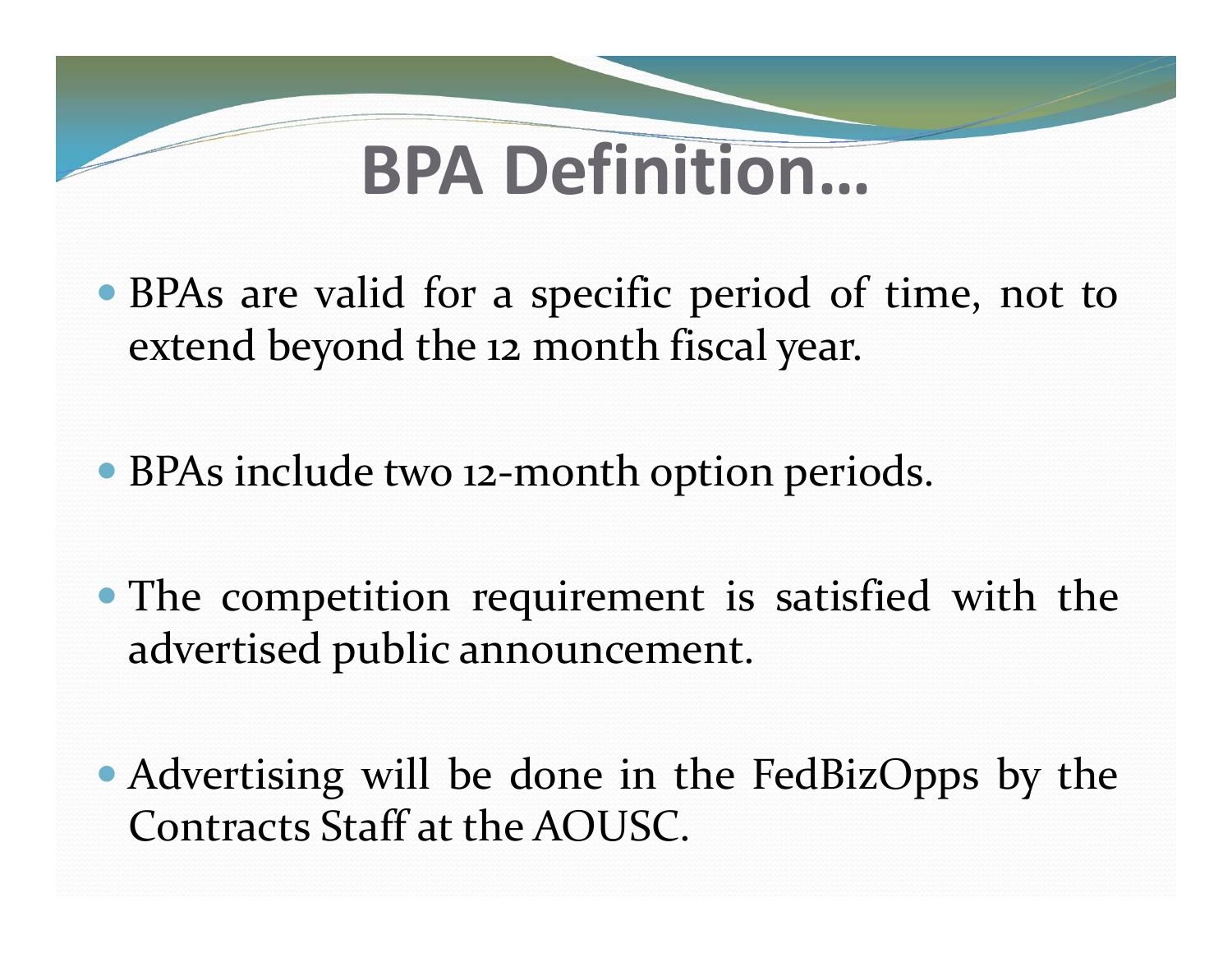### **BPA Definition…**

- Interested vendors will be directed to contact the U.S. Probation Office in the Federal Government section of the telephone directory.
- The RFP will be issued to those vendors requesting to be placed on the bidder's mailing list.
- Awards will be made to vendors determined to be technically acceptable and offering the lowest price, using the Evaluation Criteria established in Section M of the RFP.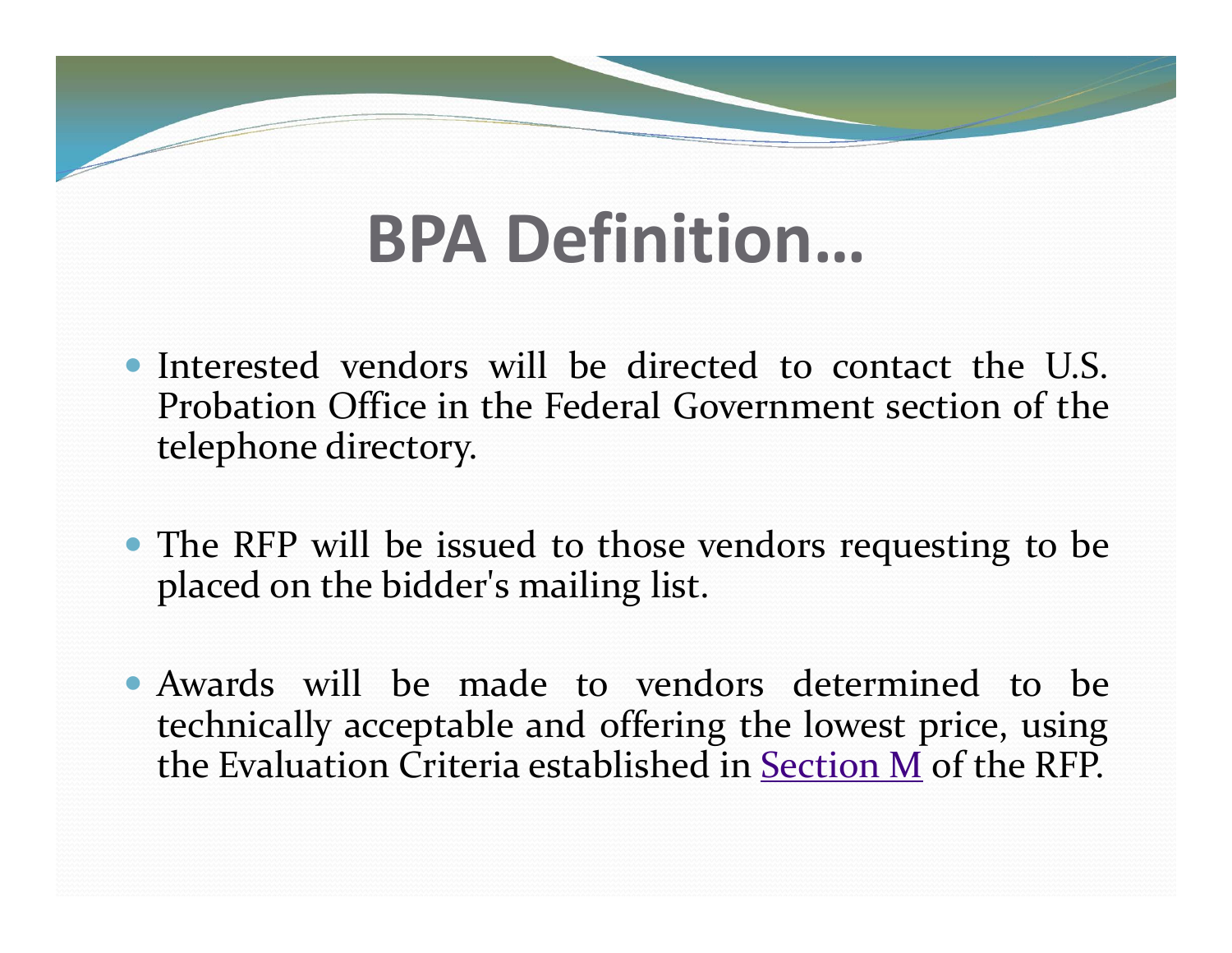### **"What do I need to submit?"**

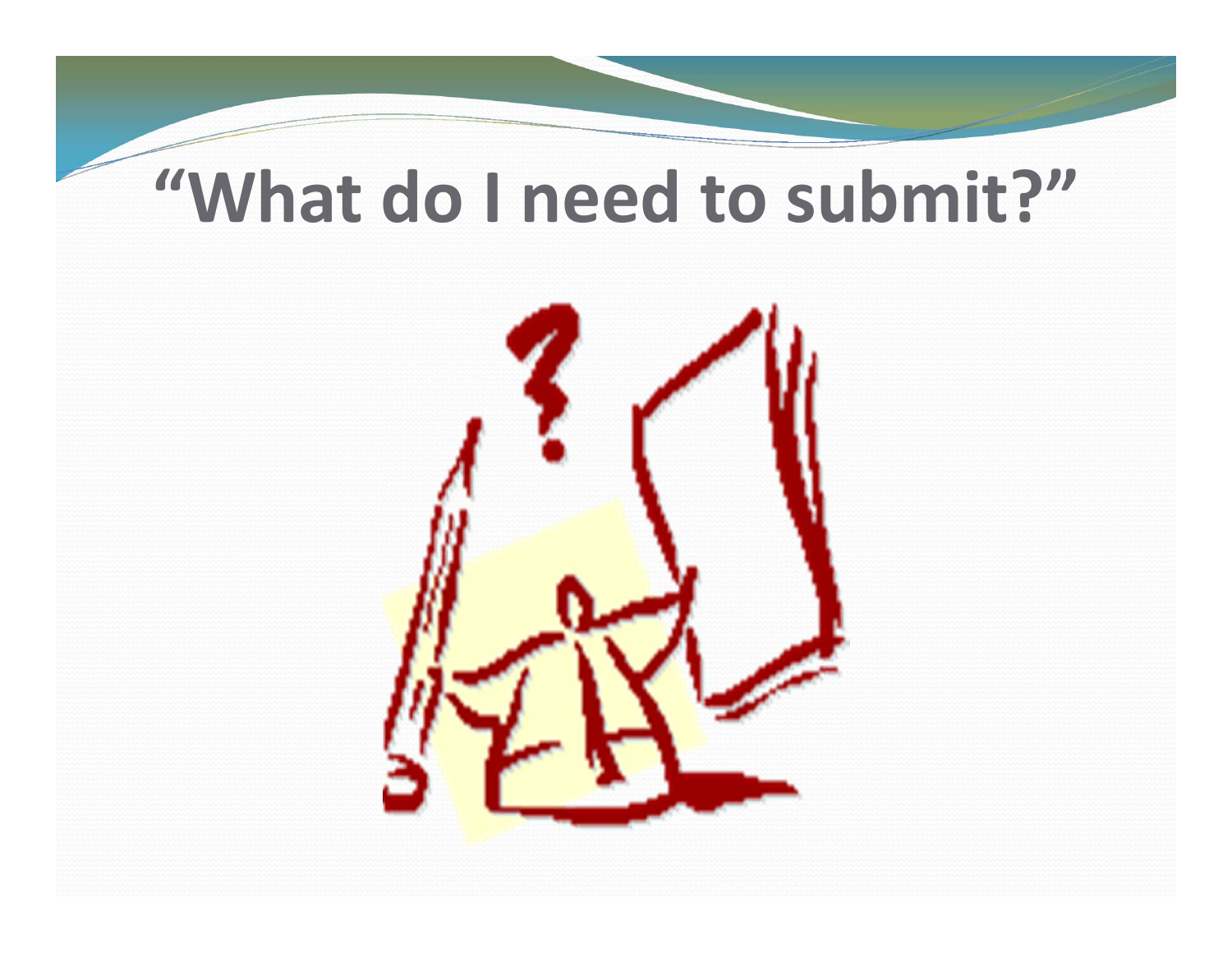## **Evaluation of Proposals**

- Technically acceptable/lowest price
- Responsibility determination: a) List of Parties Excluded from Federal: Procurement and Non‐Procurement Programs b) Check references c) On‐Site visit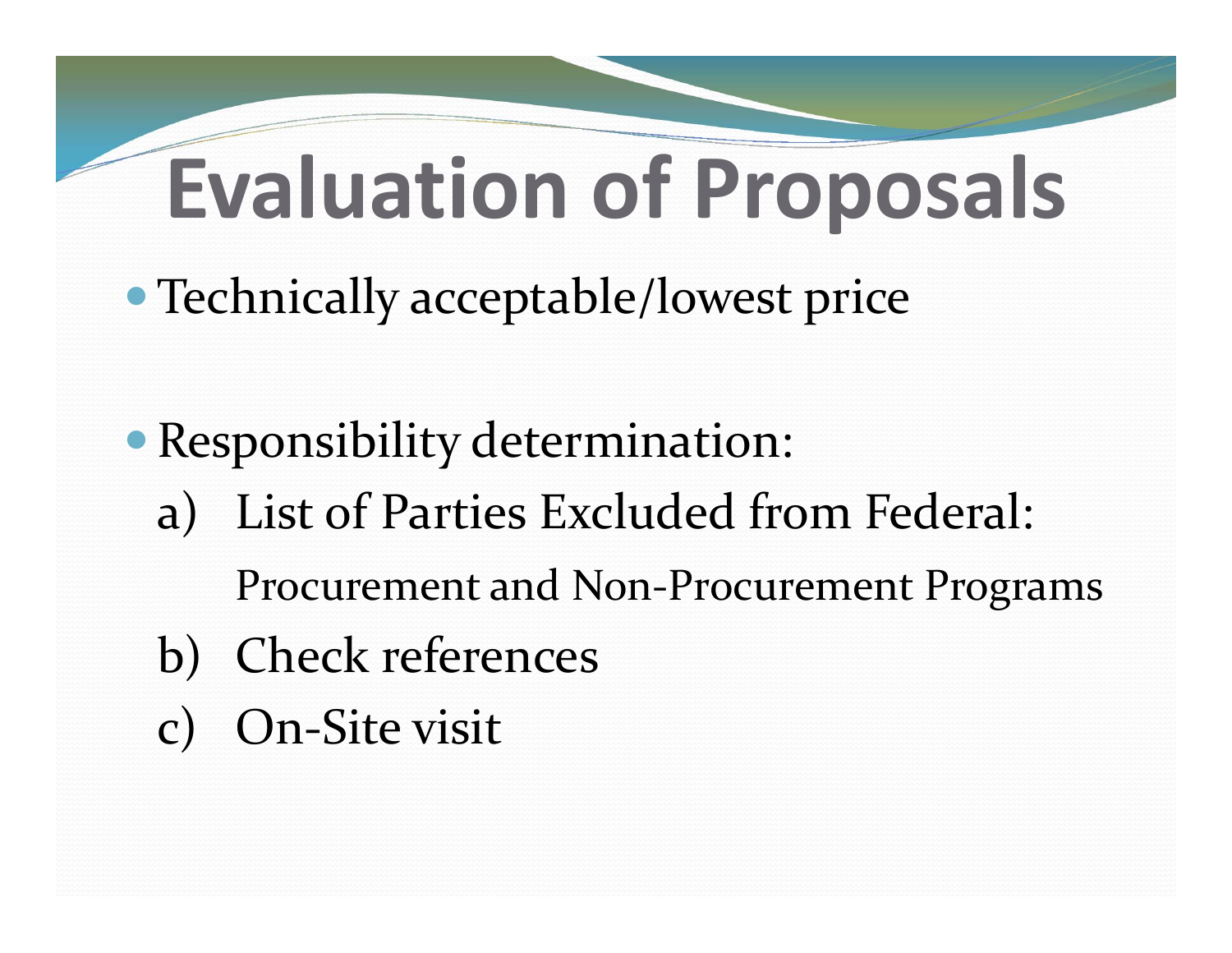## **On‐Site Visits**

- Is the facility within the catchment area?
- Current state and local operating licenses
- Fire, safety, health code certificates
- Secured filing system
- Emergency contact procedures identified/posted
- Dedicated lavatory or secured lavatory for UAs